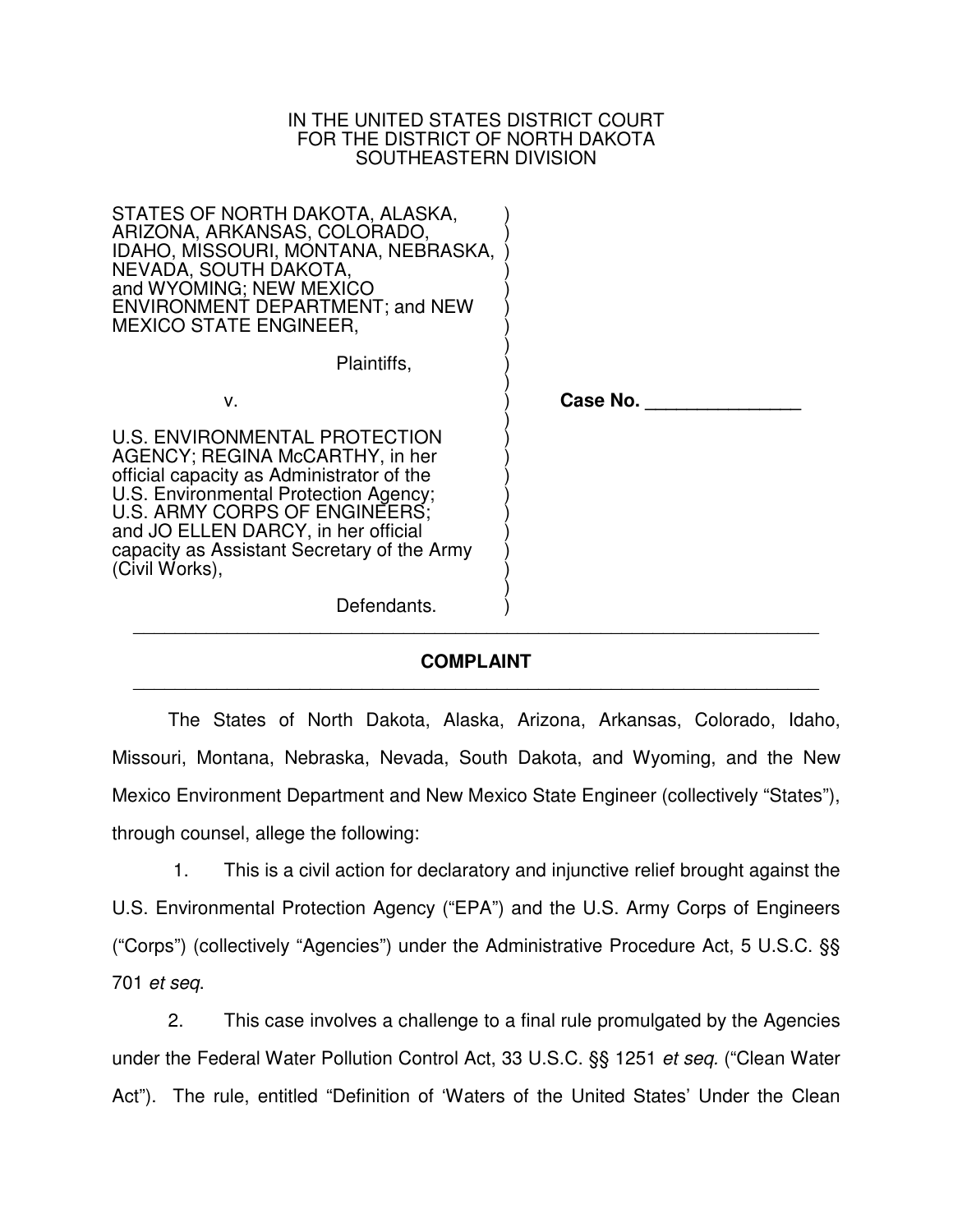Water Act." 80 Fed. Reg. 37,054-37,127 (June 29, 2015) ("Final Rule"), unlawfully expands the Agencies' jurisdiction over state land and water resources beyond the limits established by Congress under the Clean Water Act. The States therefore seek declaratory and injunctive relief against the Agencies for violations of the Administrative Procedure Act, the Clean Water Act, the National Environmental Policy Act, 42 U.S.C. §§ 4321 *et seq*., Article I, § 8 of the United States Constitution ("Commerce Clause"), and the Tenth Amendment to the United States Constitution.

#### **JURISDICTION AND VENUE**

3. The Court has jurisdiction over the subject matter of this action under 5 U.S.C. § 706, 28 U.S.C. §§ 1331, and 28 U.S.C. §§ 2201–2202. This case is not subject to direct judicial review in the Circuit Court of Appeals under 33 U.S.C. § 1369(b) because the Final Rule does not fall within one of the enumerated provisions in that subsection, nor are actions of the Corps subject to direct review under that provision. The States will, however, file a protective lawsuit in the Court of Appeals for the Eighth Circuit out of an abundance of caution if jurisdiction is ultimately determined to properly reside with the Circuit Courts. *See, e.g., Am. Paper Inst. v. U.S. Envtl. Prot. Agency*, 882 F.2d 287, 288 (7th Cir. 1989).

4. Venue is proper under 28 U.S.C. § 1391(e) because North Dakota resides in this judicial district.

#### **PARTIES**

 5. The States, with the exception of the New Mexico Environment Department and New Mexico State Engineer, are sovereign entities that regulate land use, water quality, and water resources within their borders through duly enacted state laws. The New Mexico Environment Department and New Mexico State Engineer are executive agencies that regulate land use, water quality, and water resources within New Mexico through duly enacted state laws. The States are also charged with directly administering certain provisions of the Clean Water Act, *see* 33 U.S.C. §§ 1251 *et seq*.,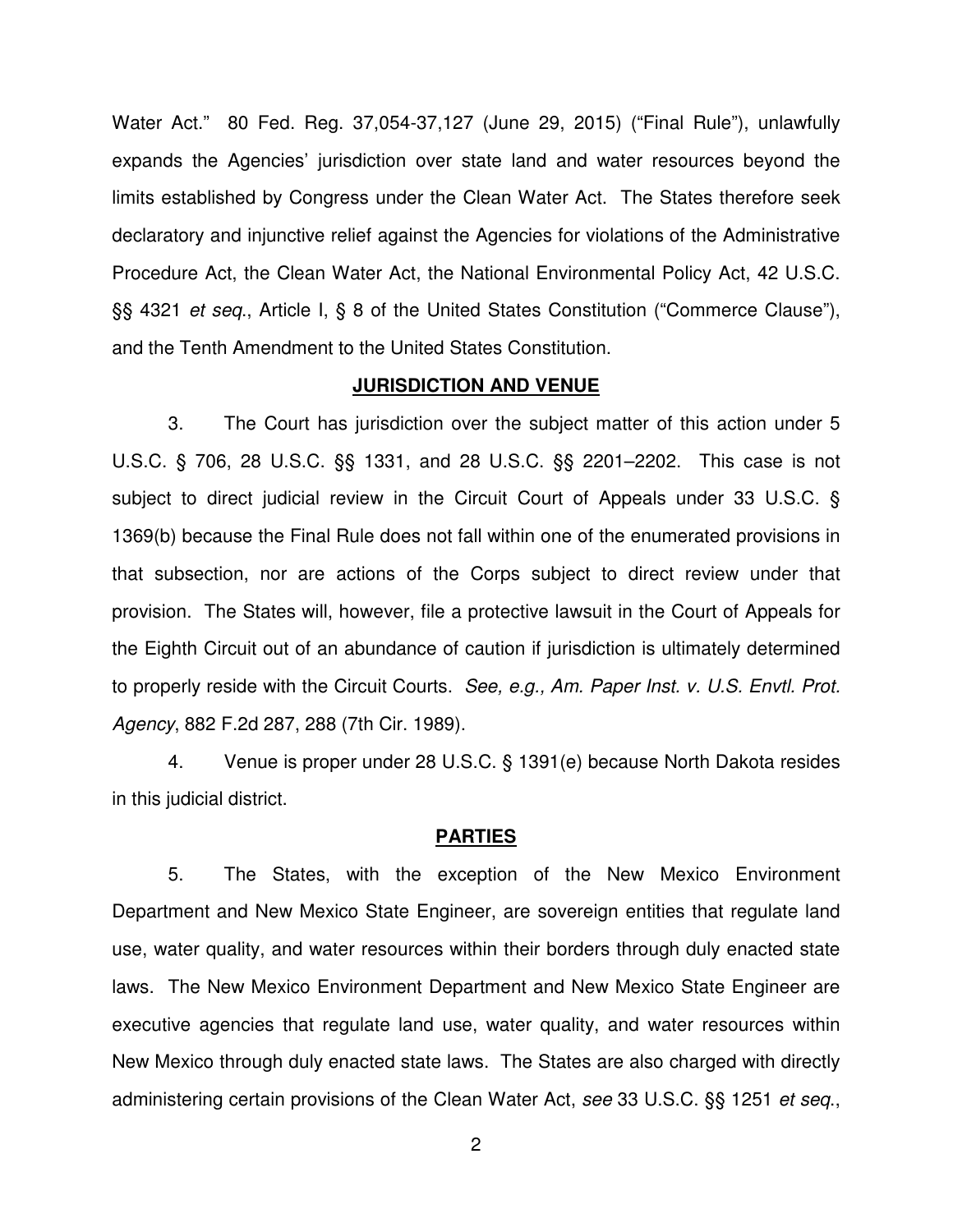and, with the exception of Idaho and New Mexico, each has been delegated authority to implement additional programs under 33 U.S.C. § 1342(b).

6. EPA is an agency of the United States within the meaning of the Administrative Procedure Act. *See* 5 U.S.C. § 551(1). EPA is charged with administering certain provisions of the Clean Water Act on behalf of the federal government. *See* 33 U.S.C. §§ 1251 *et seq.*

7. Defendant Regina McCarthy is the Administrator of EPA. Administrator McCarthy signed the Final Rule on May 27, 2015.

8. The Corps is an agency of the United States within the meaning of the Administrative Procedure Act. *See* 5 U.S.C. § 551(1). The Corps is charged with administering certain provisions of the Clean Water Act on behalf of the federal government. *See* 33 U.S.C. §§ 1251 *et seq.*

9. Defendant Jo Ellen Darcy is the Assistant Secretary of the Army for Civil Works. Assistant Secretary Darcy signed the Final Rule on May 27, 2015.

### **STATUTORY BACKGROUND**

### **Clean Water Act**

10. Under the Clean Water Act, Congress granted the Agencies regulatory authority to control discharges of certain pollutants into "navigable waters." *See* 33 U.S.C. §§ 1311(a), 1342(a), 1344(a), 1362(12). Congress defined "navigable waters" as "waters of the United States." *Id*. § 1362(7).

11. Congress directed that states should retain their sovereign authority over state land and water resources, instructing the Agencies to "recognize, preserve, and protect the primary responsibilities and rights of States . . . to plan the development and use . . . of land and water resources . . . ." *Id*. § 1251(b).

12. The Clean Water Act requires anyone seeking to discharge certain material into "waters of the United States" to obtain a permit from either a state or EPA,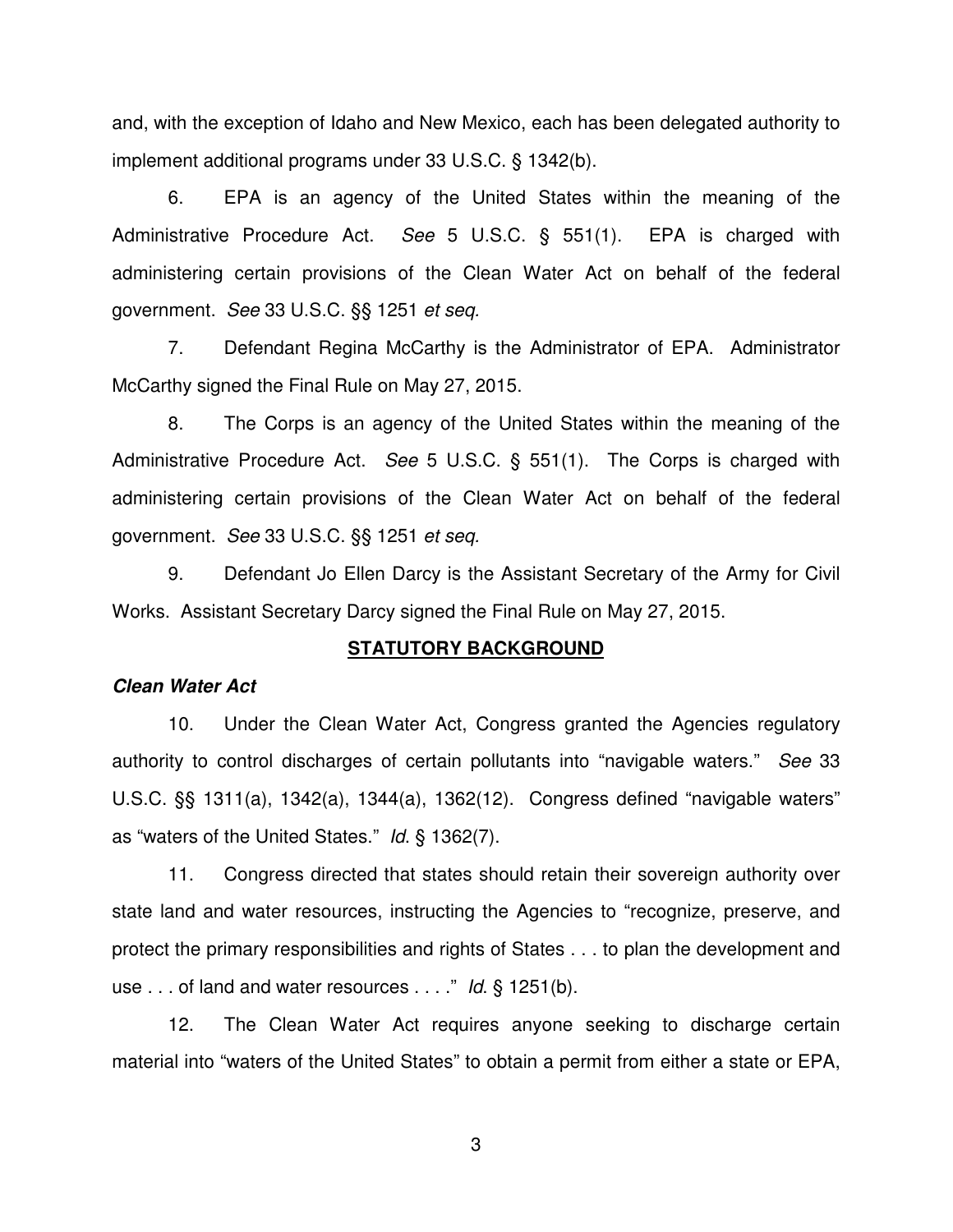in the case of pollutants, or a state or the Corps, in the case of dredged or fill material. *Id*. §§ 1311(a), 1342(a), 1344(a), 1362(12).

13. In most cases, states are the primary administrators of the National Pollutant Discharge Elimination System permitting program under 33 U.S.C. § 1342. *See* EPA, *Specific State Program Status*, available at http://water.epa.gov/polwaste/npdes/basics/upload/State\_NPDES\_Prog\_Auth.pdf (last visited June 28, 2015). States also have the authority to assume the dredge and fill discharge permitting program under 33 U.S.C. § 1344(g).

14. Discharging into "waters of the United States" without a permit can subject an individual to civil penalties, including fines up to \$37,500 per violation per day, and severe criminal penalties. 33 U.S.C. §§ 1311, 1319, 1365; 74 Fed. Reg. 626, 627 (Jan. 7, 2009).

15. States must establish Water Quality Standards for each water body meeting the definition of "waters of the United States." 33 U.S.C. § 1313. Those standards must be periodically reviewed and updated. *Id*. § 1313(c).

16. For waters that fail to meet applicable Water Quality Standards, a state must set Total Maximum Daily Loads limiting the amount of pollutants that can be discharged into such waters in order to meet the established standards. 40 C.F.R. § 130.7. States must implement Total Maximum Daily Loads through water quality management plans and permitting programs. *Id*.

17. States are also required to issue certifications for all federally-issued permits to ensure that the proposed discharges comply with state Water Quality Standards. 33 U.S.C. § 1341(a)(1).

#### **National Environmental Policy Act**

18. The National Environmental Policy Act requires federal agencies to prepare a detailed Environmental Impact Statement for all "major Federal actions significantly affecting the quality of the human environment." 42 U.S.C. § 4332(2)(C).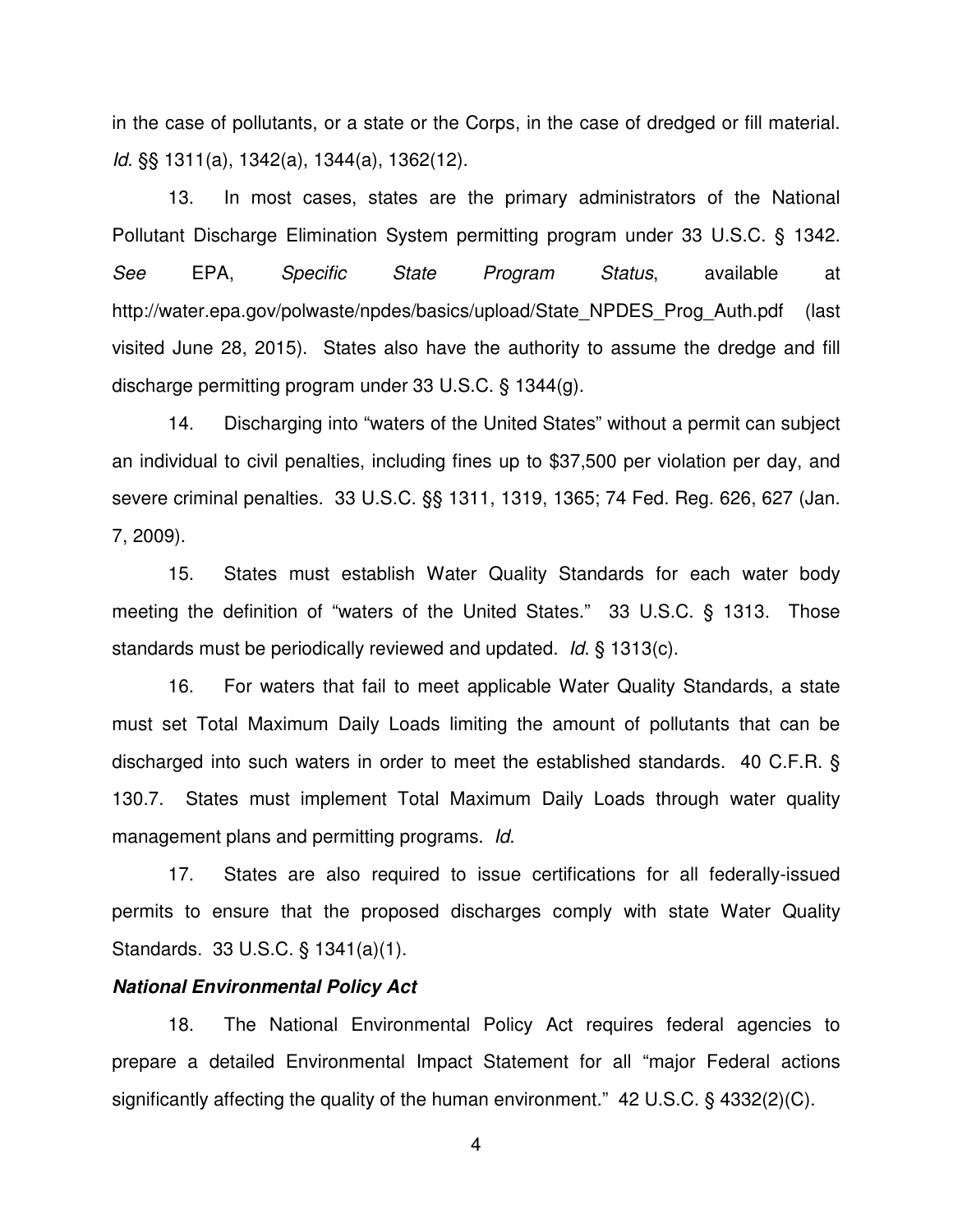19. An agency may prepare an initial Environmental Assessment to determine whether a federal action qualifies as "major" and therefore must be supported by an Environmental Impact Statement. In the alternative, the Environmental Assessment may conclude that the action qualifies for a Finding of No Significant Impact. 40 C.F.R. § 1508.9.

20. A Finding of No Significant Impact is only appropriate if the proposed action will have no significant impact on the human environment. *Id*. § 1508.13. If there are questions as to the significance of effects associated with the proposed action, an Environmental Impact Statement is required.

21. Significance may be determined using one of ten "intensity" factors. *Id*. § 1508.27(b). Those factors include, *inter alia*, the degree to which the effects are "highly controversial" or "uncertain;" the degree to which the "action may establish a precedent for future actions with significant effects or represents a decision in principle about a future consideration;" and whether the action threatens a violation of federal law. *Id*.

22. The National Environmental Policy Act also requires federal agencies to take a "hard look" at the proposed action's consequences and consider a reasonable range of alternatives to the proposed action. *Friends of Boundary Waters Wilderness v. Dombeck*, 164 F.3d 1115, 1128 (8th Cir. 1999).

### **FACTUAL BACKGROUND**

23. On April 21, 2014, the Agencies published in the Federal Register a proposed rule entitled "Definition of 'Waters of the United States' Under the Clean Water Act." 79 Fed. Reg. 22,188-22,274 (Apr. 21, 2014) ("Proposed Rule").

24. The Agencies published the Final Rule in the Federal Register on June 29, 2015. *See* 80 Fed. Reg. 37,054-37,127 (June 29, 2015).

25. The Corps released its Final Environmental Assessment and Finding of No Significant Impact on May 26, 2015, declaring the Final Rule not significant within the meaning of the National Environmental Policy Act and therefore not subject to the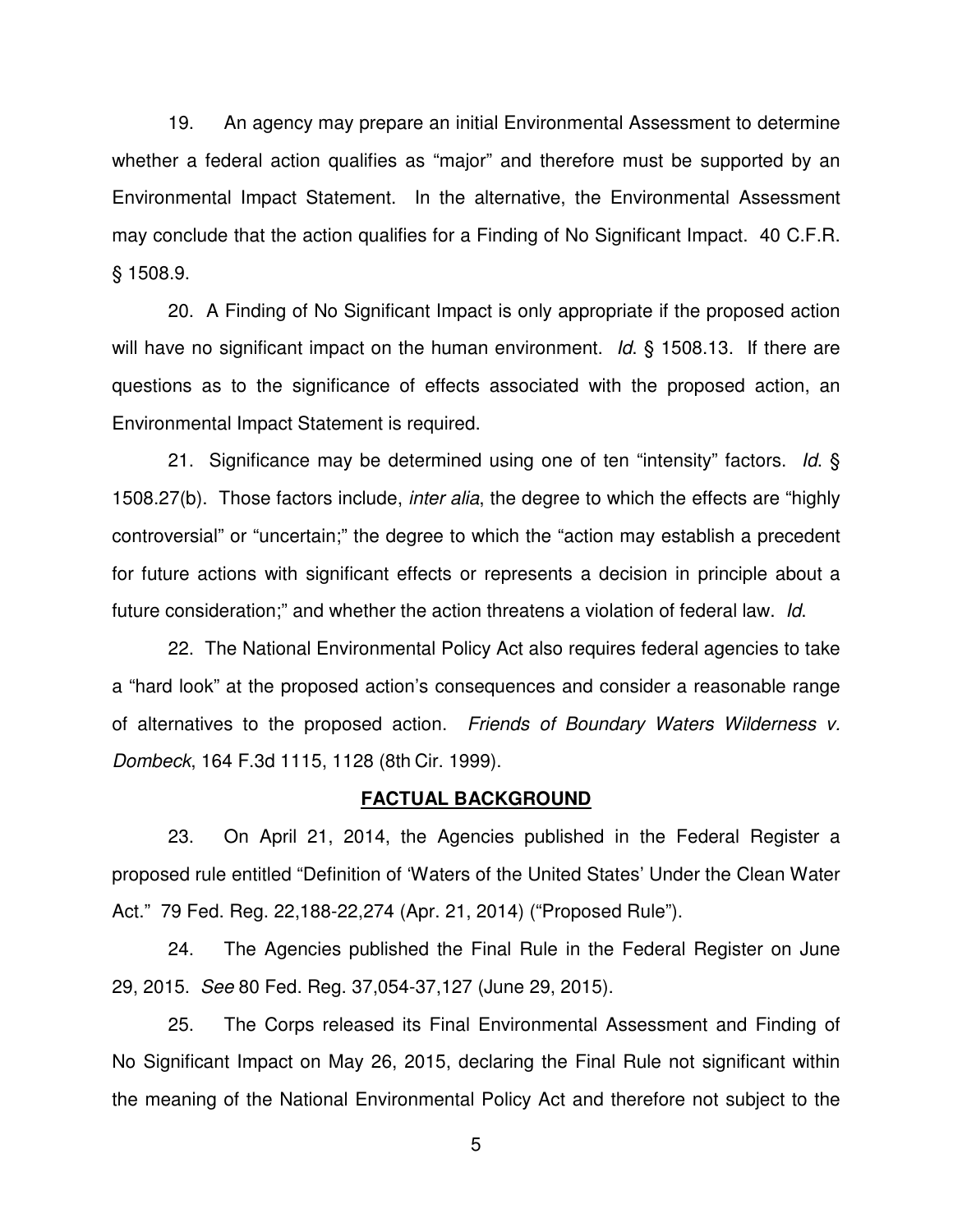Environmental Impact Statement requirement. Corps, *Finding of No Significant Impact, Adoption of the Clean Water Rule: Definition of Waters of the United States*, at 2 (May 26, 2015). The Corps did not make the Draft Environmental Assessment or Finding of No Significant Impact available to the public or the States during the public comment period on the Proposed Rule.

26. The Final Rule defines primary waters to include "[a]ll waters which are currently used, were used in the past, or may be susceptible to use in interstate or foreign commerce, including all waters which are subject to the ebb and flow of the tide" as well as "[a]ll interstate waters, including interstate wetlands" and "the territorial seas." 80 Fed. Reg. at 37,104 (to be codified at 33 C.F.R. § 328.3(a)(1)-(3)).<sup>1</sup>

27. The Final Rule then declares that all intrastate "tributaries" of primary waters are per se jurisdictional waters. *Id*. (to be codified at 33 C.F.R. § 328.3(a)(5)).

28. The Final Rule defines "tributary" as "a water that contributes flow, either directly or through another water" to a primary water and "is characterized by the presence of the physical indicators of a bed and banks and an ordinary high water mark." *Id*. at 37,105 (to be codified at 33 C.F.R. § 328.3(c)(3)). A water is defined as a tributary even if it has man-made or natural breaks, "so long as a bed and banks and an ordinary high water mark can be identified upstream of the break." *Id*. at 37,106 (to be codified at 33 C.F.R. § 328.3(c)(3)).

29. "Ordinary high water mark" is defined as "that line on the shore established by the fluctuations of water and indicated by physical characteristics such as a clear, natural line impressed on the bank, shelving, changes in the character of soil, destruction of terrestrial vegetation, the presence of litter and debris, or other appropriate means." *Id*. at 37,106 (to be codified at 33 C.F.R. § 328.3(c)(6)).

 $\overline{a}$ 

<sup>&</sup>lt;sup>1</sup> The Final Rule codifies changes to the definition of "waters of the United States" in multiple locations throughout the Code of Federal Regulations. For ease of reference, this Complaint refers to the first location identified in the Final Rule – changes to 33 C.F.R. Part 328. *See* 80 Fed. Reg. at 37,104-37,106.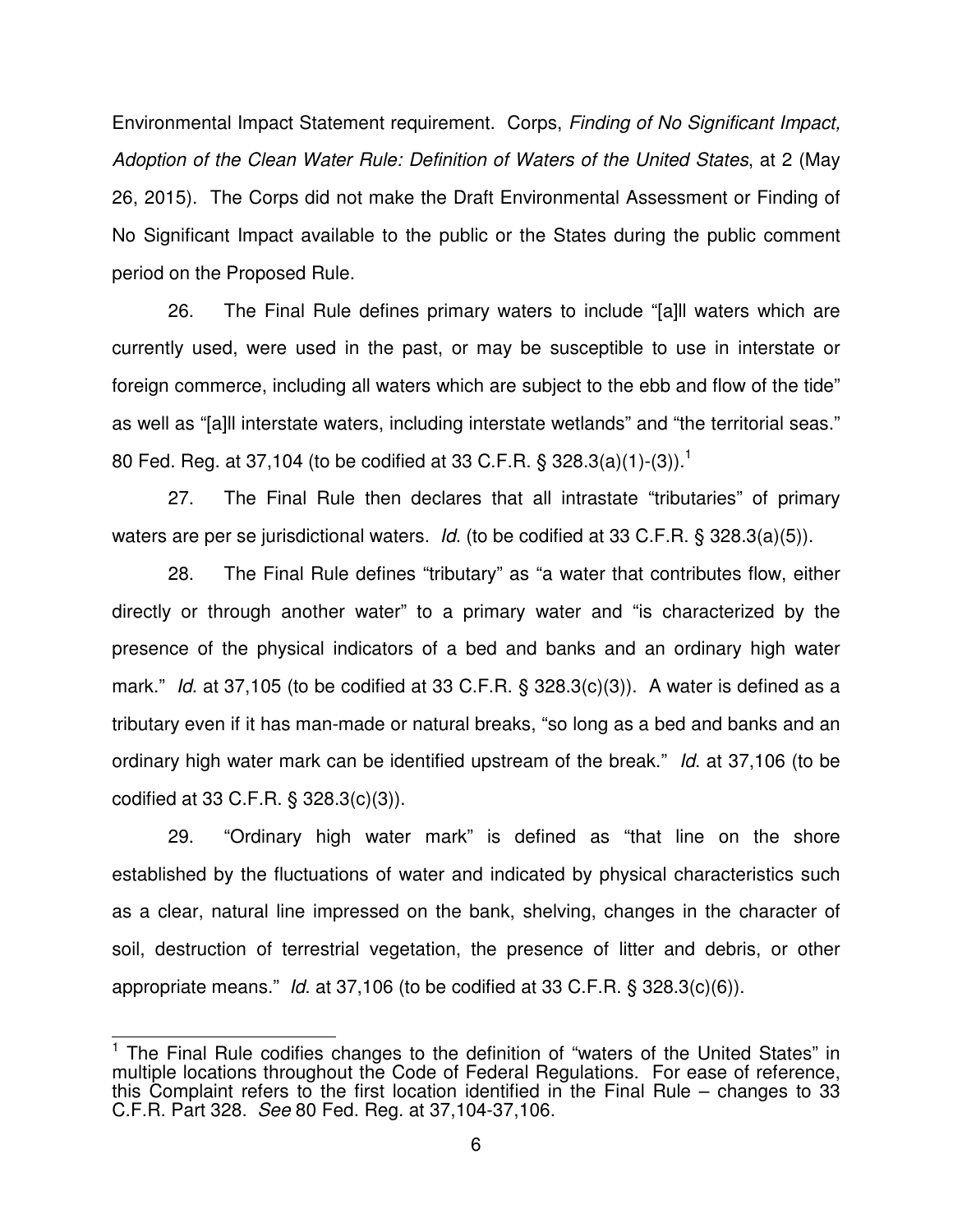30. The Final Rule's definition of tributary sweeps within the Agencies' authority ephemeral streams and channels that are usually dry.

31. The Final Rule then declares that all intrastate waters "adjacent" to primary waters, impoundments, or tributaries are per se jurisdictional under the Clean Water Act and subject to the Agencies' regulatory authority. *Id*. at 37,104 (to be codified at 33 C.F.R. § 328.3(a)(6)).

32. "Adjacent waters" are waters "bordering, contiguous, or neighboring" primary waters, impoundments, or tributaries. *Id*. at 37,105 (to be codified at 33 C.F.R. § 328.3(c)(1)). The category includes "waters separated by constructed dikes or barriers, natural river berms, beach dunes, and the like." *Id*. It includes wetlands within or abutting the ordinary high water mark of an open water, such as a pond or lake. *Id*.

33. Neighboring includes "[a]ll waters [at least partially] located within 100 feet of the ordinary high water mark of a" primary water, impoundment, or tributary. *Id*. at 37,105 (to be codified at 33 C.F.R. § 328.3(c)(2)(i)). It also includes "[a]ll waters [at least partially] located within the 100-year floodplain of a" primary water, impoundment, or tributary "and not more than 1,500 feet from the ordinary high water mark of such water." *Id.* (to be codified at 33 C.F.R. § 328.3(c)(2)(ii)). It also includes "[a]ll waters [at least partially] located within 1,500 feet of the high tide line." *Id*. (to be codified at 33 C.F.R.  $\S$  328.3(c)(2)(iii)).

34. Under these definitions, the Final Rule extends per se jurisdiction to a large variety of waters within floodplains, including lands that are dry most of the year, by virtue of their adjacency to primary waters, impoundments, or tributaries.

35. The Final Rule also defines primary waters to include any interstate waters and wetlands, including non-navigable interstate waters. *See id*. at 37,104 (to be codified at 33 C.F.R. § 328.3(a)(2)). As stated above, the Final Rule establishes per se jurisdiction over waters adjacent to primary waters, *id*. (to be codified at 33 C.F.R. § 328.3(a)(6)), and as explained below, creates jurisdiction on a case-by-case basis for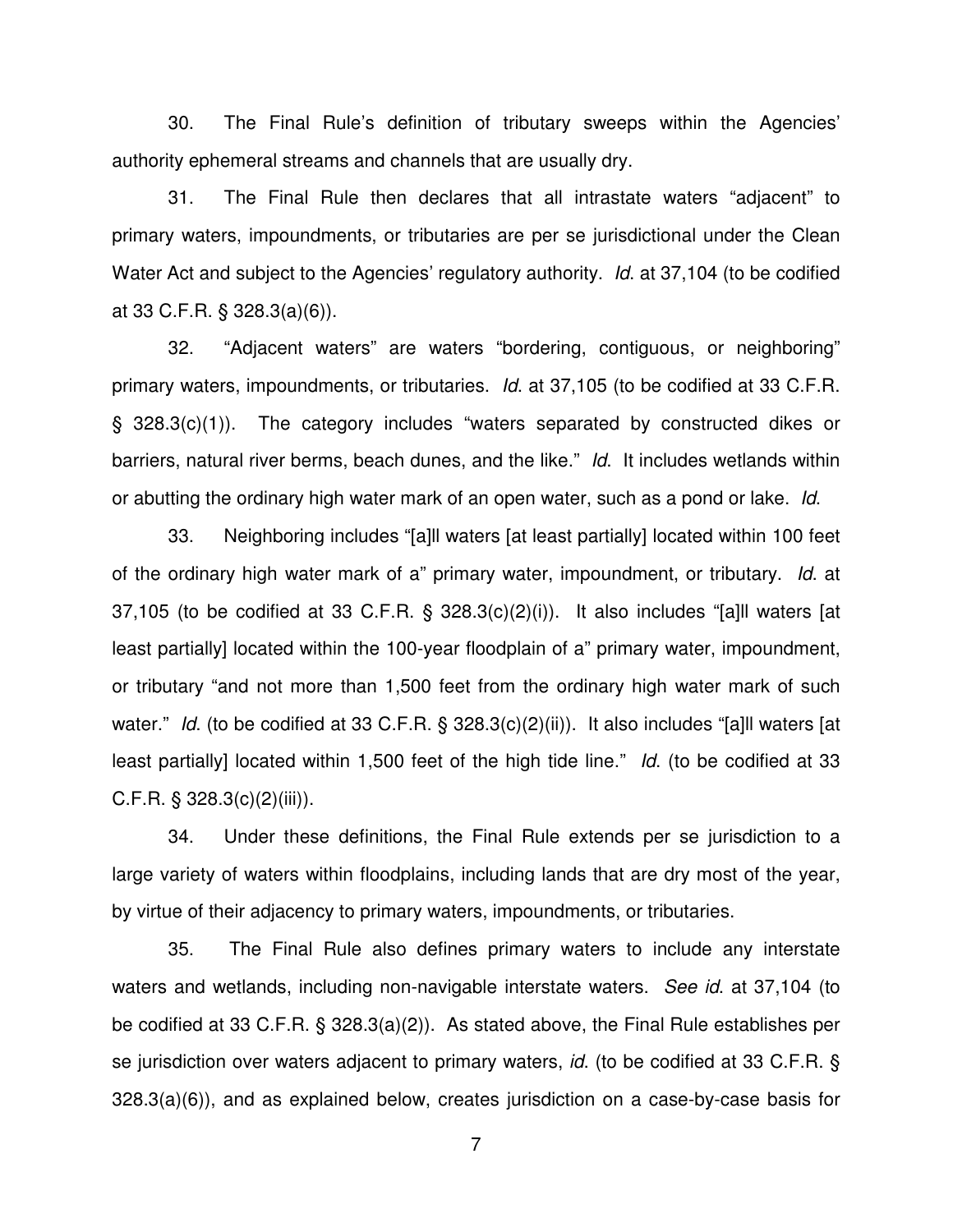waters with a "significant nexus" to primary waters. *Id*. at 37,104-37,105 (to be codified at 33 C.F.R. §§ 328.3(a)(7) and (8)). Accordingly, under the Final Rule, a completely intrastate water can fall within the Agencies' jurisdictional reach simply because of its relationship to a non-navigable interstate water.

36. The Final Rule also permits the Agencies to exercise authority on a caseby-case basis over a water not covered by any other part of the Rule—i.e., not already included in a per se category—that, alone or in combination with other waters have a "significant nexus" to a primary water. *Id*. at 37,104-37,105 (to be codified at 33 C.F.R. §§ 328.3(a)(7) and (8)).

37. The Final Rule includes within federal jurisdiction, on a case-by-case basis, "[a]ll waters [at least partially] located within the 100-year floodplain of a" primary water that have a significant nexus with a primary water. *Id*. at 37,105 (to be codified at 33 C.F.R. §§ 328.3(a)(8)). It further includes, on a case-by-case basis, "all waters [at least partially] located within 4,000 feet of the high tide line or ordinary high water mark of a" primary water, impoundment, or tributary that have a significant nexus to a primary water. *Id*.

38. The case-by-case test the Agencies will apply under the Final Rule is whether waters alone or in combination with "similarly situated waters in the region . . . significantly affect[] the chemical, physical, or biological integrity" of a primary water. *Id*. at  $37,106$  (to be codified at  $33$  C.F.R. §  $328.3(c)(5)$ ). "Region" is defined as "the watershed that drains to the nearest [primary water]." *Id*. The Final Rule then defines "significant nexus" as "significantly affect[ing] the chemical, physical, or biological integrity" of a primary water. *Id*.

39. The Final Rule will harm the States in their capacity as owners and regulators of the waters and lands within their respective boundaries. The States' use and management of the waters and lands they own or regulate will be subject to greater federal regulation under the Final Rule.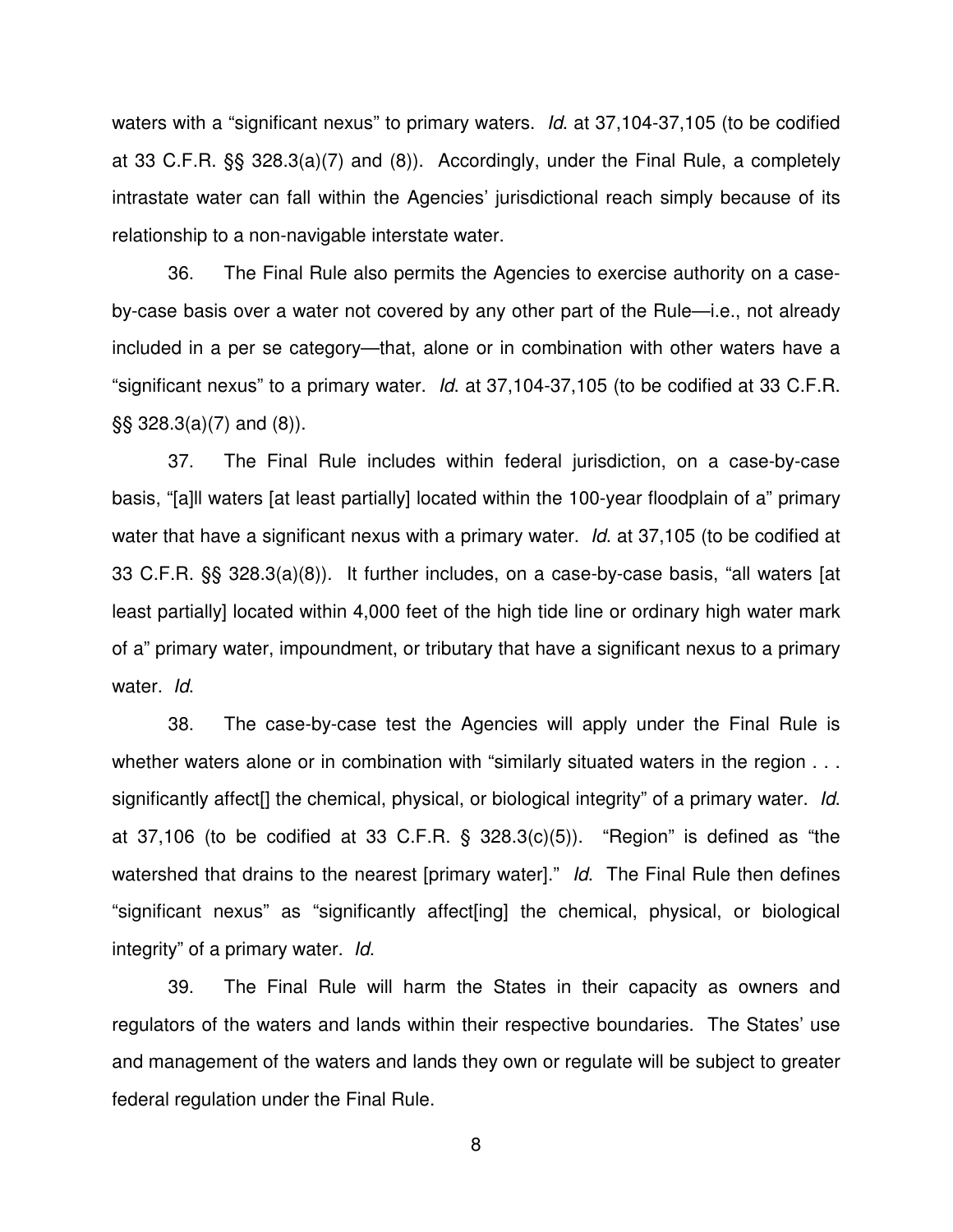40. The States fall squarely within the Clean Water Act's zone of interest, given that Congress specifically instructed the Agencies to "recognize, preserve, and protect the primary responsibilities and rights of States . . . to plan the development and use . . . of land and water resources." 33 U.S.C. § 1251(b). By promulgating the Final Rule, the Agencies violated this statutory protection of the States' authorities.

41. The Final Rule has an immediate and significant effect on the States' administration of their respective Water Quality Standard development and monitoring programs. *See id.* § 1313. The scope of waters subject to standard development, monitoring, and reporting will significantly increase as a result of the Final Rule, requiring the expenditure and commitment of additional state resources.

42. The Final Rule has an immediate and significant effect on the States' administration of the National Pollutant Discharge Elimination System permitting program. *See id.* § 1342. The States with delegated program authority will receive additional National Pollutant Discharge Elimination System permit applications for discharging pollutants into waters now federally regulated as a result of the Final Rule, requiring the expenditure and commitment of additional state resources.

43. The Final Rule has an immediate and significant effect on the States' administration of the Section 401 certification program. *See id.* § 1341. The States will receive additional Water Quality Standard certification requests for federally-issued permits, including those under the Section 404 dredge and fill program, requiring the expenditure and commitment of additional state resources.

44. Despite the immediate and significant effects on state sovereign authority, the Agencies failed to meaningfully consult with the states during the development of the Proposed and Final Rule in violation of Executive Order 13,132 (Aug. 4, 1999). The failure to consult also violated cooperative federalism principles enshrined in the Clean Water Act. *See* 33 U.S.C. § 1251(b) ("It is the policy of the Congress to . . . protect the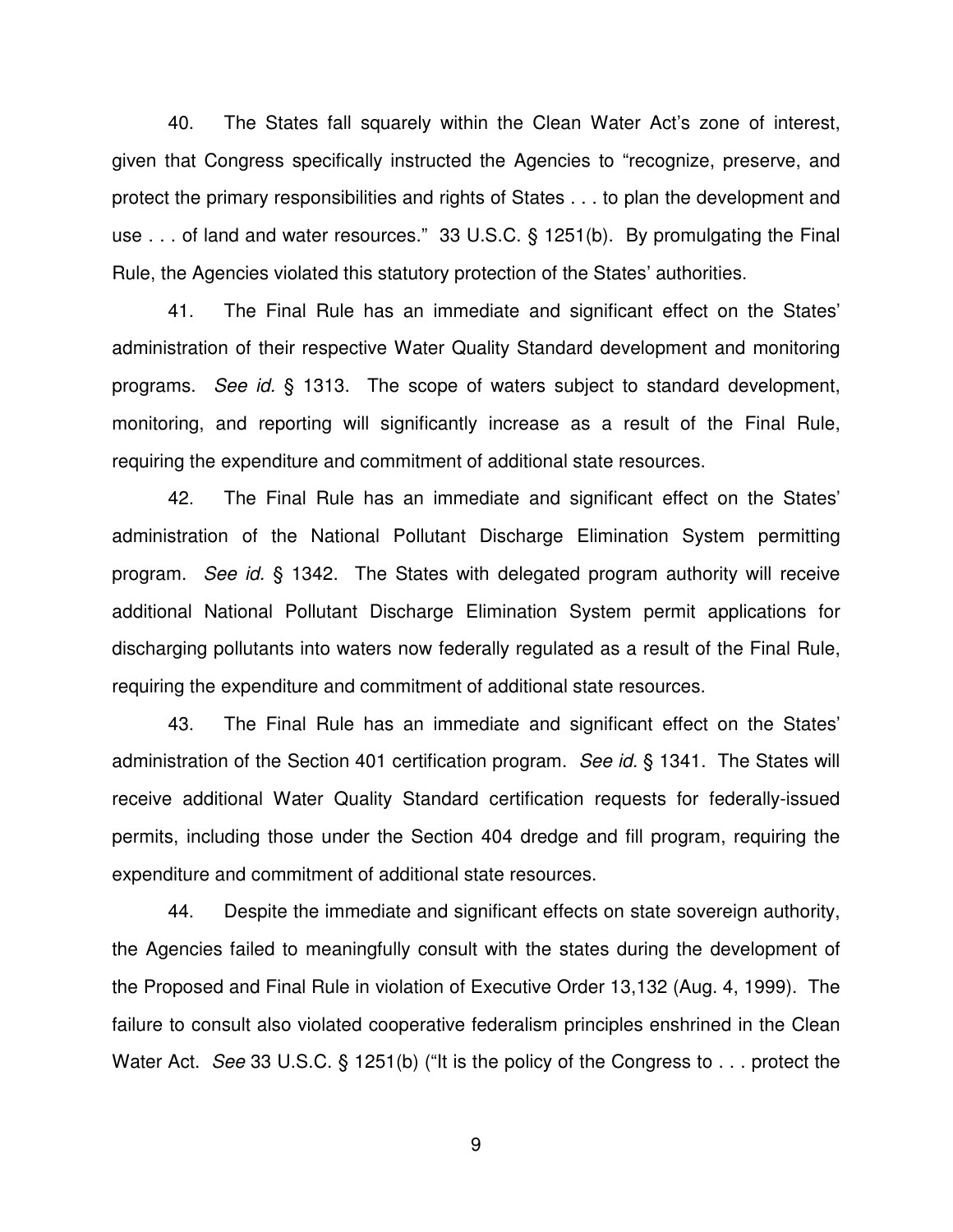. . . rights of States . . . to consult with the Administrator in the exercise of [her] authority under" the Clean Water Act.).

45. In failing to consult with the states, the Agencies did not take into account the unique ecological, geological, and hydrological differences amongst all states and have ignored the scientific expertise of the state regulators charged with protecting state resources under both federal and state law. In fact, several of the States have unique hydrological features that no other areas of the country enjoy, including, for example, the extensive prairie pothole regions in North Dakota, South Dakota, and Montana that are now, for the first time, identified as jurisdictional in the Final Rule. *See* 80 Fed. Reg. at 37,105 (to be codified at 33 C.F.R. § 328.3(a)(7)(i)). The Agencies also failed to consider the economic impact of the Final Rule on state programs and budgets.

46. The Final Rule's displacement of state authority over water quality and related land and water resources imposes harm upon the States, which can be remedied by an order from this Court.

# **CLAIMS FOR RELIEF**

### **I. The Final Rule Exceeds the Agencies' Authority Under the Clean Water Act**

47. Paragraphs 1-46 are re-alleged and incorporated by reference.

48. The Administrative Procedure Act requires an agency action to be set aside if it exceeds statutory authority or is found to be "arbitrary, capricious, an abuse of discretion, or otherwise not in accordance with law." 5 U.S.C. § 706(2)(A), (C).

49. The Clean Water Act only authorizes the Agencies to assert jurisdiction over "navigable waters," defined as "waters of the United States." 33 U.S.C. §§ 1311(a), 1342(a), 1344(a), 1362(7), (12).

50. The Final Rule defines "waters of the United States" in a way that exceeds the Agencies' statutory authority by asserting, *inter alia*, that: (1) all waters that fall within the Rule's definition of "tributary" are per se jurisdictional; (2) all waters that fall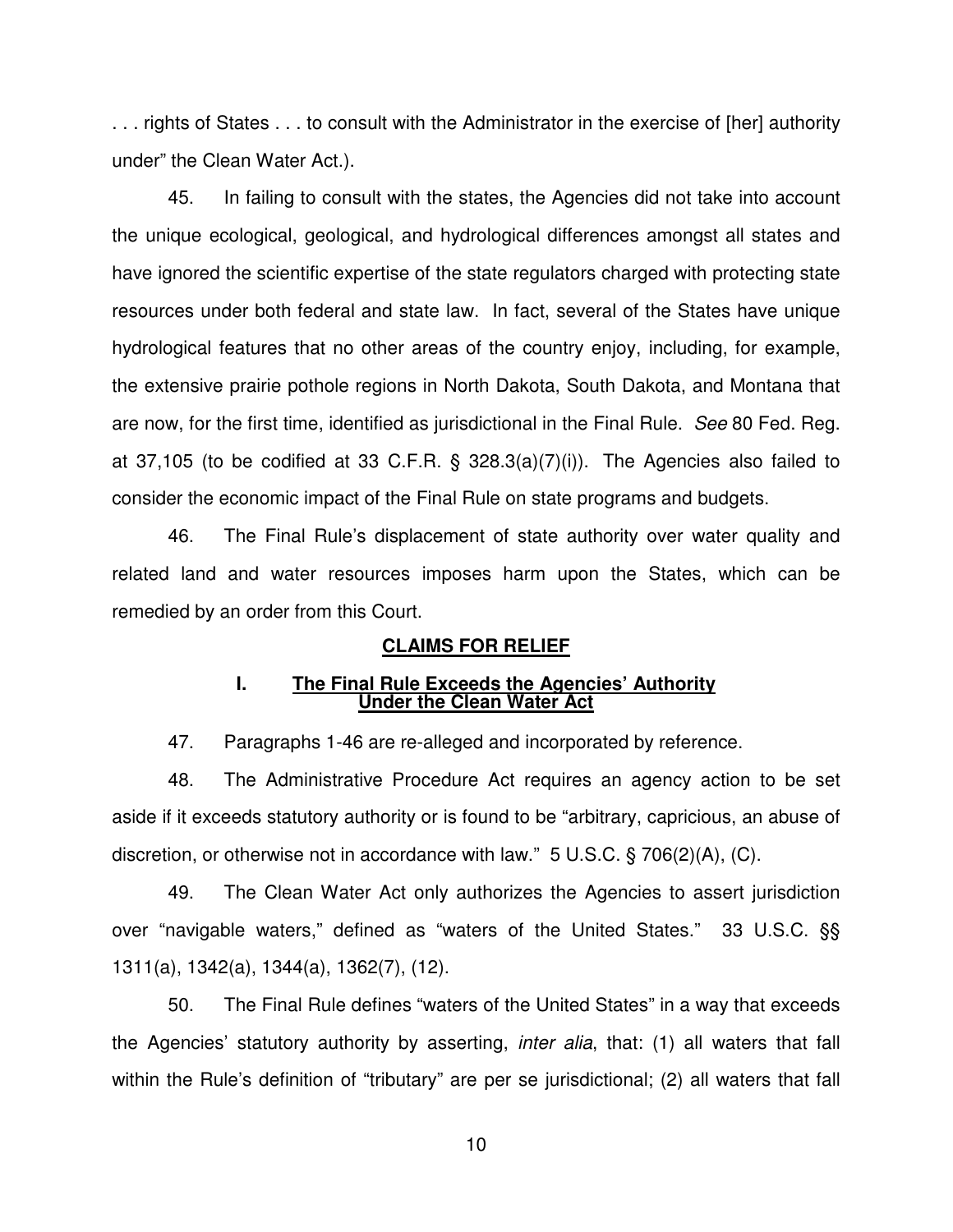within the Rule's definition of "adjacent waters" are per se jurisdictional; (3) purely intrastate waters and related features can fall within the Agencies' jurisdictional authority based solely on their relationship with non-navigable interstate waters; and (4) waters alone or in combination with "similarly situated waters" that have a "significant nexus" to a primary water or significantly affect the chemical, physical, or biological integrity of a primary water are within the Agencies' jurisdictional authority.

51. These categories of waters exceed the jurisdictional tests established by the Supreme Court in *Rapanos v. United States*, 547 U.S. 715 (2006). The Final Rule also exceeds the jurisdictional limitations articulated by the Supreme Court in *Solid Waste Agency of N. Cook Cnty. v. U.S. Army Corps of Eng'rs,* 531 U.S. 159, 172 (2001).

52. The Final Rule must be set aside because it exceeds the Agencies' statutory authority under the Clean Water Act and is "arbitrary, capricious, an abuse of discretion, or otherwise not in accordance with law." 5 U.S.C. § 706(2)(A), (C).

### **II. The Final Rule Improperly Extends the Agencies' Authority Beyond the Limits of the Commerce Clause**

53. Paragraphs 1-52 are re-alleged and incorporated by reference.

54. The Constitution grants to Congress the power "to regulate commerce with foreign nations, and among the several states." U.S. Const. art. I, § 8.

55. Courts are not to "lightly assume that Congress intended to infringe constitutionally protected liberties or usurp power constitutionally forbidden it." *Edward J. DeBartolo Corp. v. Florida Gulf Coast Bldg. & Constr. Trades Council*, 485 U.S. 568, 575 (1988). An agency interpretation of a statute that would cause the statute to extend to the outer limits of Congress' constitutional authority is impermissible unless Congress clearly expressed such an intention. *Id.*

56. Congress did not invoke the outer bounds of its authority when it enacted the Clean Water Act. *See Solid Waste Agency of N. Cook Cnty. v. U.S. Army Corps of*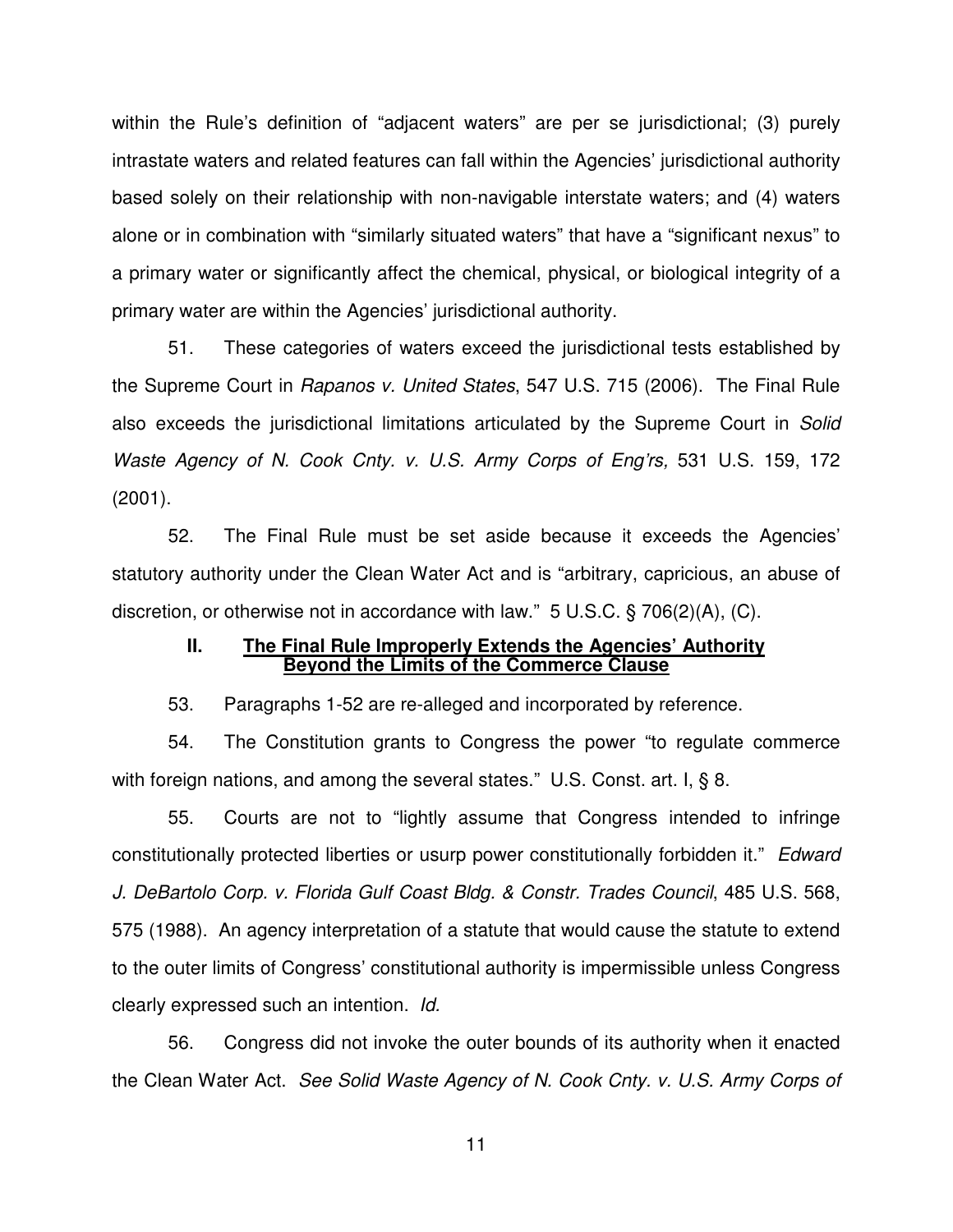*Eng'rs*, 531 U.S. 159, 172 (2001). Any interpretation of the Clean Water Act that goes to the outer bounds of that authority—or beyond—is unlawful under the Act. *Id.*

57. The Final Rule would improperly extend Congressional authority beyond the limits of the Commerce Clause insofar as: (1) all waters that fall within the Rule's definition of "tributary" are per se jurisdictional; (2) all waters that fall within the Rule's definition of "adjacent waters" are per se jurisdictional; (3) purely intrastate waters and related features can fall within the Agencies' jurisdictional authority based solely on their relationship with non-navigable interstate waters; and (4) waters alone or in combination with "similarly situated waters" that have a "significant nexus" to a primary water or significantly affect the chemical, physical, or biological integrity of a primary water are within the Agencies' jurisdictional authority.

58. Because the Final Rule would improperly extend Congressional authority beyond the limits of the Commerce Clause, the Rule is "arbitrary, capricious, an abuse of discretion, or otherwise not in accordance with law." 5 U.S.C. § 706(2)(A).

### **III. The Final Rule Violates State Sovereignty Reserved Under the Tenth Amendment**

59. Paragraphs 1-58 are re-alleged and incorporated by reference.

60. The Tenth Amendment provides that "[t]he powers not delegated to the United States by the Constitution . . . are reserved to the States respectively, or to the people." U.S. Const. amend. X.

61. Among the rights and powers reserved to the States under the Tenth Amendment is the authority to regulate intrastate land use and water resources. *See Hess v. Port Auth. Trans-Hudson Corp.*, 513 U.S. 30, 44 (1994) ("regulation of land use, [is] a function traditionally performed by local governments").

62. Congress recognized these inherent principles when enacting the Clean Water Act and instructed the Agencies to "recognize, preserve, and protect the primary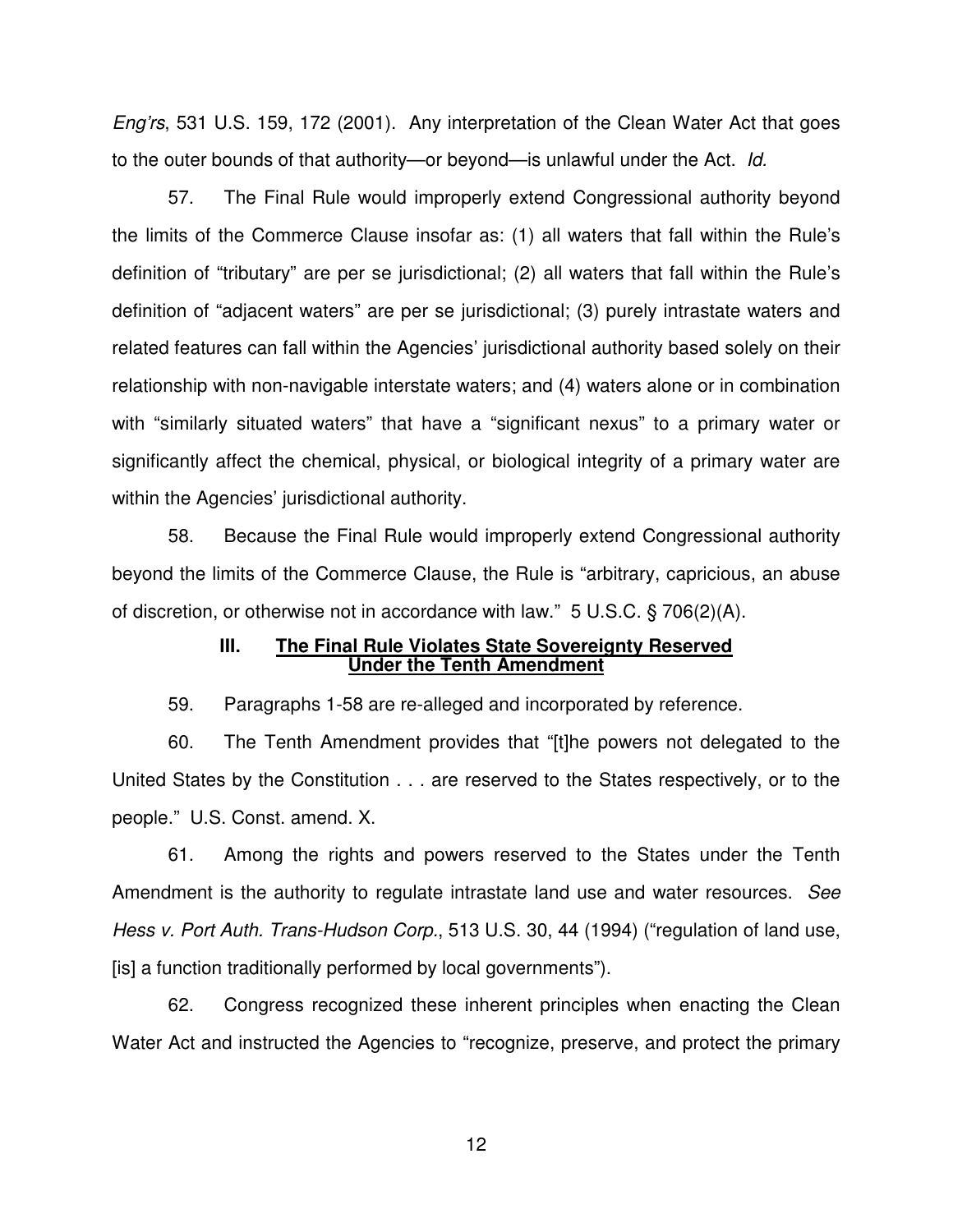responsibilities and rights of States . . . to plan the development and use . . . of land and water resources . . . ." 33 U.S.C. § 1251(b).

63. The Final Rule's assertion of jurisdiction violates the States' sovereignty reserved under the Tenth Amendment insofar as: (1) all waters that fall within the Rule's definition of "tributary" are per se jurisdictional and will always fall under federal, not state, authority; (2) all waters that fall within the Rule's definition of "adjacent waters" are per se jurisdictional and will always fall under federal, not state, authority; (3) purely intrastate waters and related features can fall under federal, not state, authority based solely on their relationship with non-navigable interstate waters; and (4) waters alone or in combination with "similarly situated waters" that have a "significant nexus" to a primary water or significantly affect the chemical, physical, or biological integrity of a primary water will fall under federal, not state, authority.

64. Because the Final Rule violates the States' sovereignty reserved under the Tenth Amendment, the Rule is "arbitrary, capricious, an abuse of discretion, or otherwise not in accordance with law." 5 U.S.C. § 706(2)(A).

### **IV. The Corps Violated the Procedural Mandates of the National Environmental Policy Act**

65. Paragraphs 1-64 are re-alleged and incorporated by reference.

66. The National Environmental Policy Act requires federal agencies to prepare Environmental Impact Statements for all "major Federal actions significantly affecting the quality of the human environment." 42 U.S.C. § 4332(2)(C).

67. The Corps was subject to the procedural mandates of the National Environmental Policy Act when promulgating the Final Rule.

68. The Corps' decision to forgo preparation of an Environmental Impact Statement in favor of an Environmental Assessment and Finding of No Significant Impact violates the National Environmental Policy Act because the Final Rule is a "major Federal action" subject to 42 U.S.C. § 4332(2)(C). Despite repeated public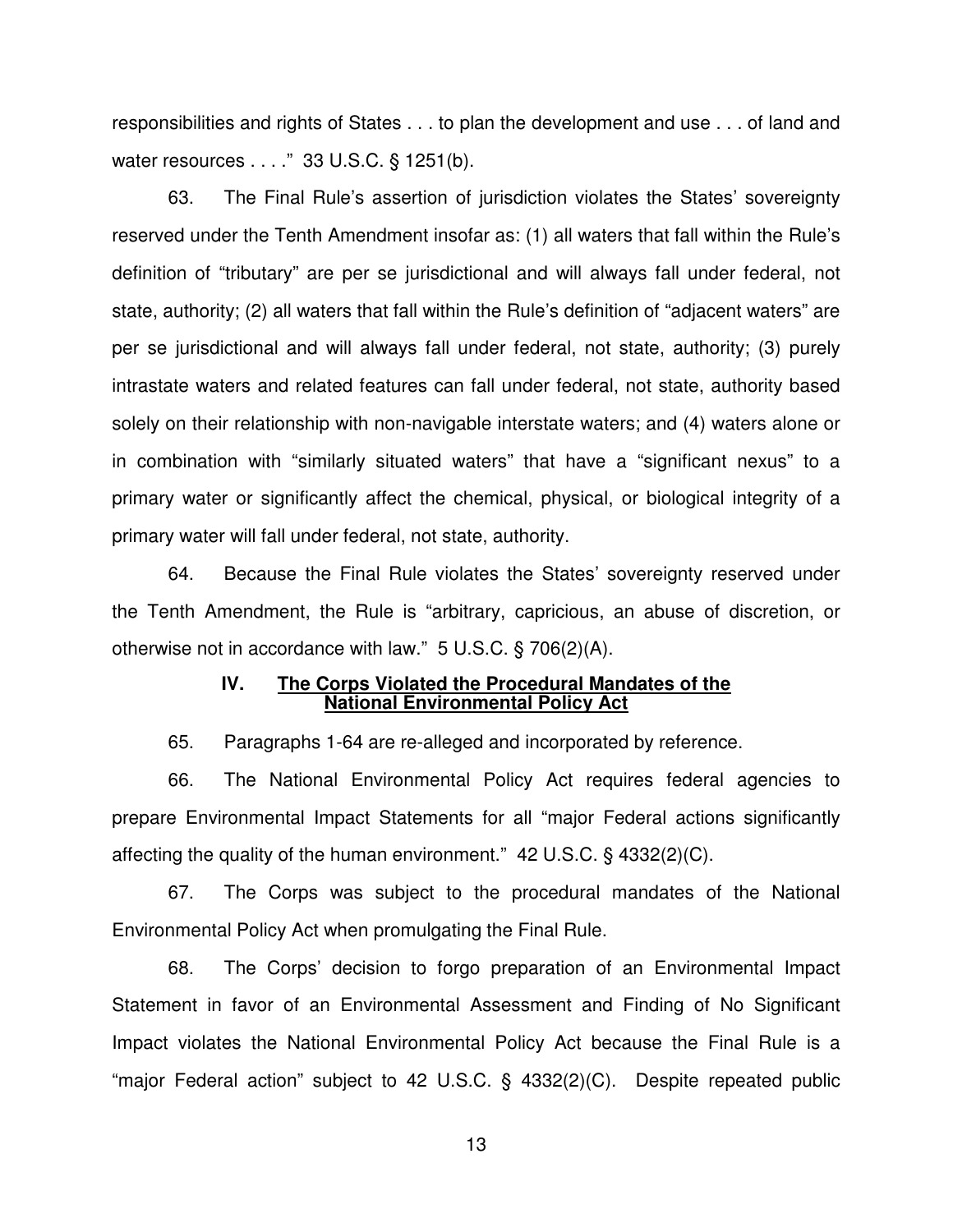pronouncements by EPA and Corps officials to the contrary, the Corps admits in its Finding of No Significant Impact that federal jurisdiction under the Final Rule will expand between 2.8 and 4.6 percent as compared to historical determinations of jurisdiction, an estimate that may grossly understate the impact of the Rule. *See* Corps, *Finding of No Significant Impact, Adoption of the Clean Water Rule: Definition of Waters of the United States*, at 2 (May 26, 2015). The Final Rule is highly controversial, as evidenced by approximately 35 states formally opposing the Proposed Rule during the public comment period, and its jurisdictional overreach will create precedent for future actions. The Corps failed to appropriately consider the additional regulatory and economic burdens placed on states and regulated entities and has not fully analyzed the true effects on the human environment. The Corps also failed to consider a reasonable range of alternatives to the proposed federal action, failed to take a hard look at the projected effects of the Final Rule, and failed to ensure sufficient public participation in the National Environmental Policy Act process.

69. The Corps' action violates the National Environmental Policy Act and should be set aside as "arbitrary and capricious, an abuse of discretion, or otherwise not in accordance with law." 5 U.S.C. § 706(2)(A). The Final Rule was also not adopted in "observance of procedure required by law." *Id*. § 706(2)(D).

# **V. The Final Rule is Arbitrary and Capricious in Violation of the Administrative Procedure Act**

70. Paragraphs 1-69 are re-alleged and incorporated by reference.

71. The Agencies' decisions in support of the Final Rule must be based on the evidence before the agency and rationally connected to the facts found. *Anderson v. U.S. Dep't of Transp.*, 213 F.3d 422, 423 (8th Cir. 2000). The Agencies must provide reasonable and satisfactory explanations for the decisions that were made.

72. The Final Rule is arbitrary and capricious because it asserts per se jurisdiction over all waters that fall within the Rule's definition of "tributary" and "adjacent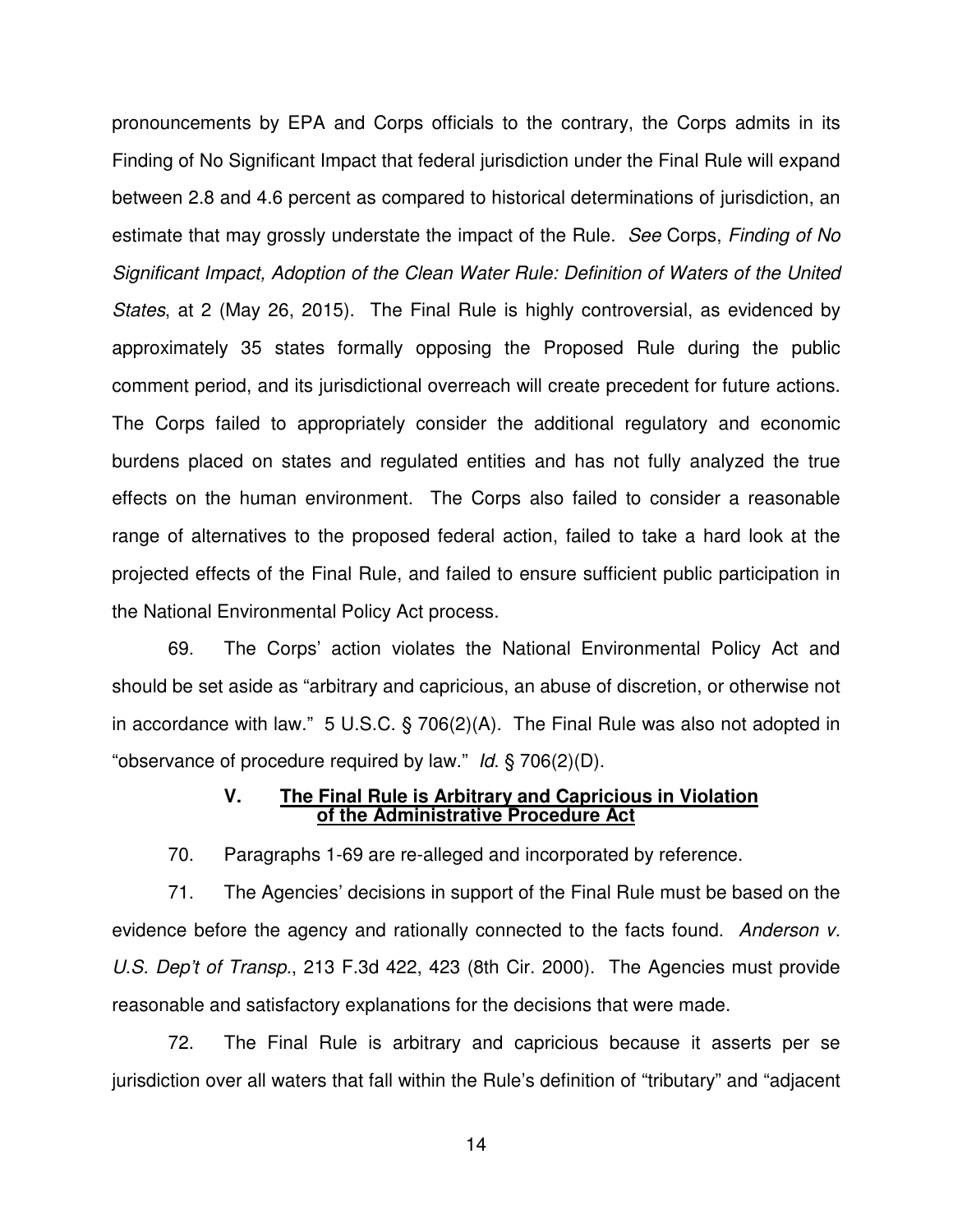waters." The Final Rule is also arbitrary and capricious because it asserts jurisdiction over purely intrastate waters and related features based solely on their relationship with non-navigable interstate waters, and waters alone or in combination with "similarly situated waters" that have a "significant nexus" to a primary water or significantly affect the chemical, physical, or biological integrity of a primary water. Each of these jurisdictional tests are arbitrary and capricious because the evidence in the record does not support them.

73. The Final Rule is also arbitrary and capricious because it relies on definitions and concepts that lack sufficient clarity to meaningfully guide the States and potentially regulated parties in determining whether waters fall within federal jurisdiction. For example, the Agencies' intend to establish jurisdiction for "adjacent" waters by reference to 100-year floodplains, but admit that existing information on the location of 100-year floodplains may be unreliable and that many portions of the country have not been mapped to clearly identify 100-year floodplain locations. *See* 80 Fed. Reg. at 37,081.

74. For these reasons, the Final Rule is "arbitrary and capricious, an abuse of discretion, or otherwise not in accordance with law." 5 U.S.C. § 706(2)(A).

# **VI. The Agencies Violated the Procedural Requirements of the Administrative Procedure Act**

75. Paragraphs 1-74 are re-alleged and incorporated by reference.

76. Before an agency may finalize a rule, it must provide the public with a meaningful opportunity to participate in the rulemaking process, including an opportunity to submit comments on the proposed rule and the information supporting the rule through the submission of written data, views, and arguments. 5 U.S.C. § 553.

77. A final rule must be set aside if it was promulgated "without observance of procedure required by law." 5 U.S.C. § 706(2)(D).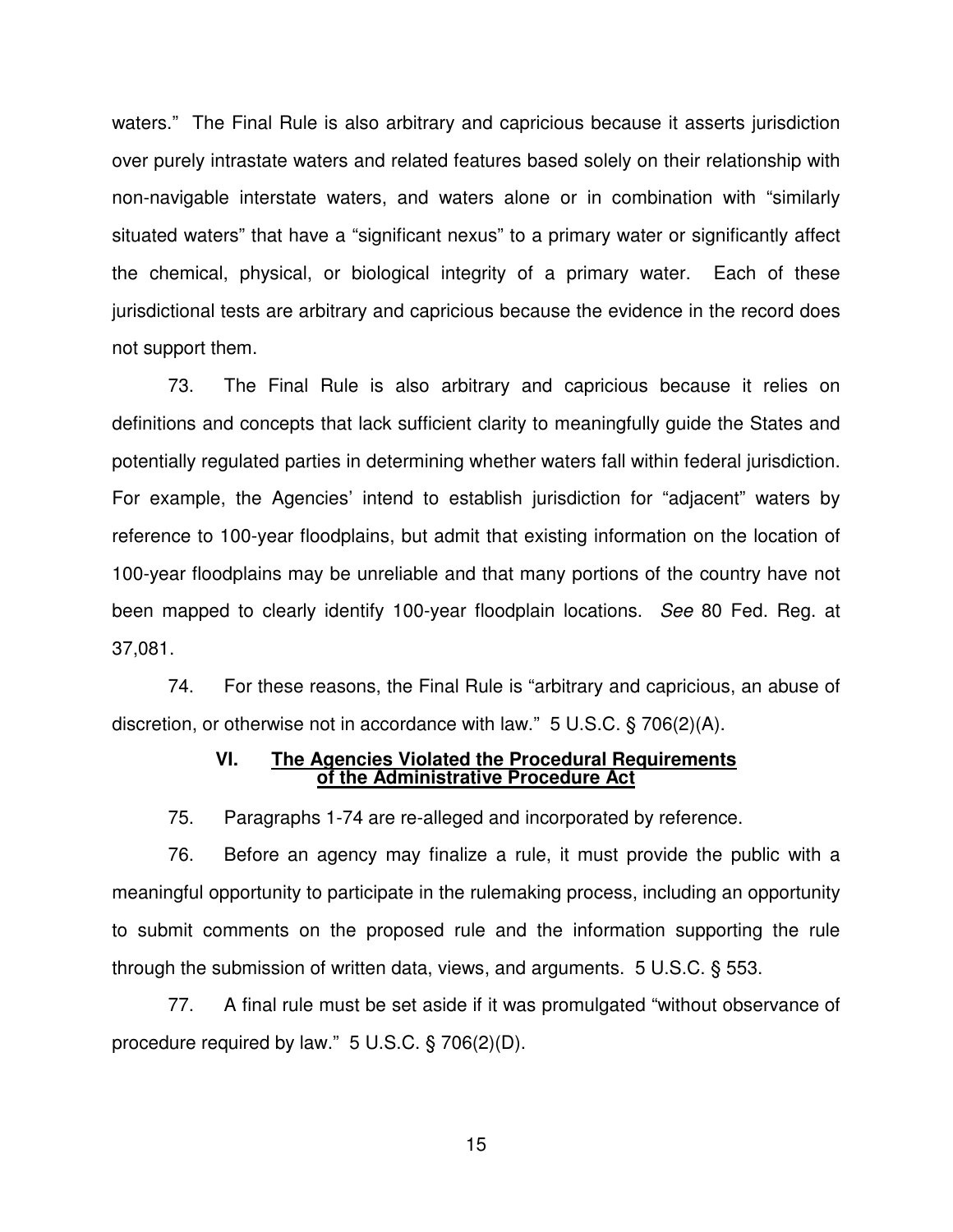78. If a final rule is not the "logical outgrowth" of the proposed rule, the rule is invalid for a failure to provide adequate notice and opportunity to comment. *See*, *e.g.*, *Daimler Trucks N. America LLC v. U.S. Envtl. Prot. Agency*, 737 F.3d 95, 100 (D.C. Cir. 2013).

79. The Final Rule does not satisfy the logical outgrowth doctrine because the Proposed Rule, for example, did not give interested parties sufficient notice with respect to the final definitions of "adjacent" and "neighboring" waters, "tributaries," and the factors that will be considered in a "significant nexus" analysis. Nor did the Agencies give sufficient notice regarding the inclusion of additional waters on a case-by-case basis or the mechanisms by which the Agencies would establish jurisdiction over those waters. Interested parties could not have anticipated the new jurisdictional categories or processes for evaluating jurisdiction, and therefore could not have reasonably commented on those new provisions in the Final Rule during the notice and comment period on the Proposed Rule.

80. For example, the Proposed Rule defined adjacency based on the location of waters within the riparian area or floodplain, or a hydrologic connection with a primary water, impoundment, or tributary. *See* 79 Fed. Reg. 22,188, 22,269 (Apr. 21, 2014). By contrast, the Final Rule includes waters: (1) within 100 feet of a primary water, impoundment, or tributary; (2) within the 100-year floodplain and within 1,500 feet of the ordinary high water mark of a primary water, impoundment, or tributary; or (3) within 1,500 feet of the high tide line. 80 Fed. Reg. at 37,104-37,105 (to be codified at 33 C.F.R. §§ 328.3(a)(6), 328.3(c)(1) and (2)). The Proposed Rule also included all waters on a case-by-case basis that have a significant nexus to a primary water. 79 Fed. Reg. 22,188, 22,269 (Apr. 21, 2014). By contrast, the Final Rule includes waters within the 100-year floodplain of a primary water; within 4,000 feet of the high tide line or ordinary high water mark of a primary water, impoundment, or tributary; or within certain water categories that have a significant nexus to a primary water. 80 Fed. Reg. at 37,105 (to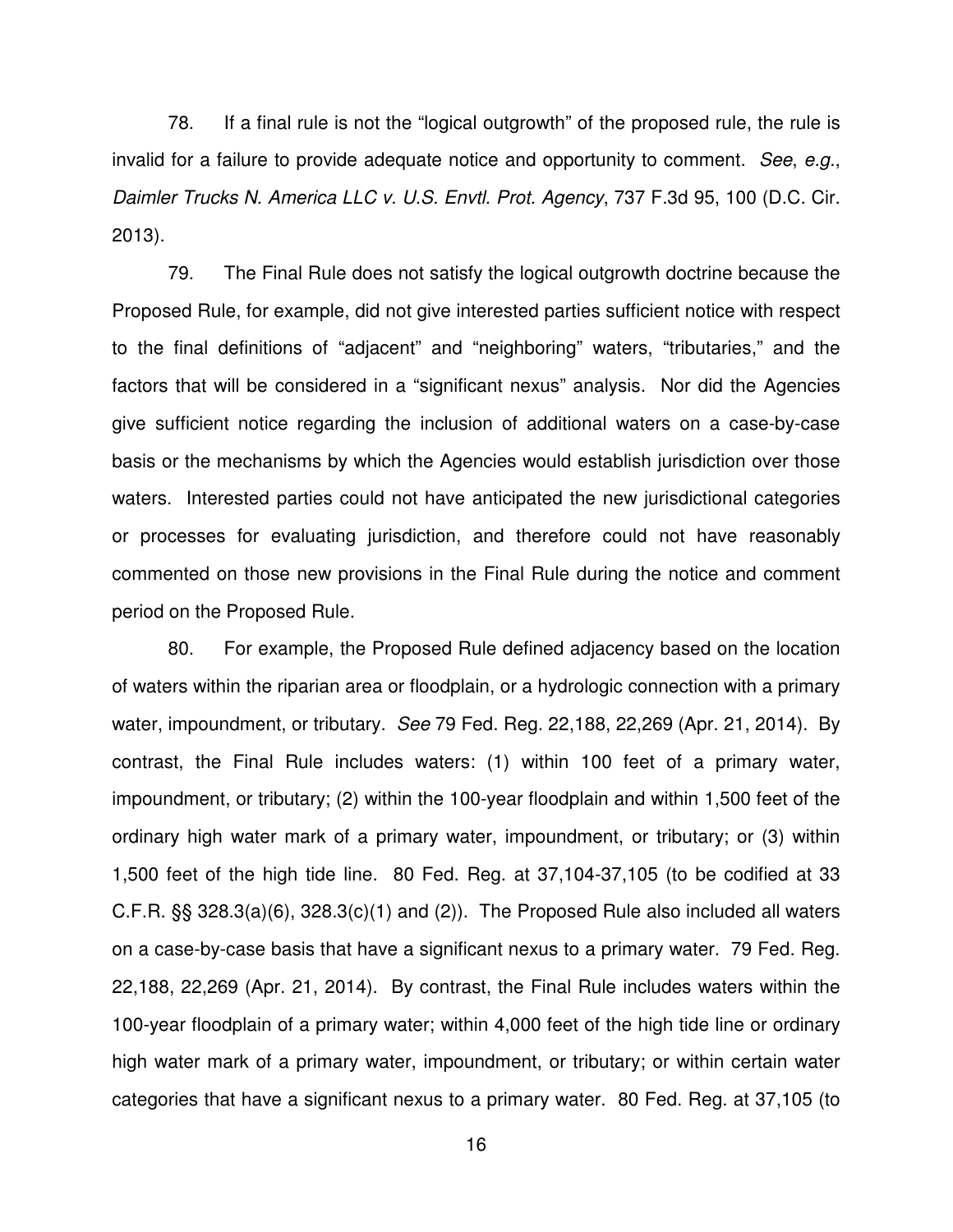be codified at 33 C.F.R. § 328.3(a)(8)). The Proposed Rule did not give adequate notice to the public of the Final Rule's inclusion of these waters within the Agencies' jurisdiction or the scientific or distance-based thresholds the Agencies would use to assert jurisdiction over those waters, including, for example, the reliance on models and related methods in the Final Rule to establish "ordinary high water marks" in lieu of physical observations as contemplated under the Proposed Rule.

81. The Agencies also violated the procedural requirements of the Administrative Procedure Act because they did not make available to the public during the comment period on the Proposed Rule all of the information relied on in developing the Proposed Rule, including, for example, information relating to the Agencies' connectivity analysis, information supporting the Agencies' analysis of the application of the Proposed Rule to jurisdictional determinations, and information supporting the Corps' environmental effects analysis under the National Environmental Policy Act.

82. In addition, the Final Rule violates the procedural mandates of the Administrative Procedure Act because the Agencies failed to appropriately respond to comments submitted during the comment period and have not appropriately addressed the legal, technical, and economic concerns that were raised by the States and other interested stakeholders in the Final Rule.

83. The Final Rule should be set aside under 5 U.S.C. § 706(2)(A) and (D).

#### **PRAYER FOR RELIEF**

WHEREFORE, the States of North Dakota, Alaska, Arizona, Arkansas, Colorado, Idaho, Missouri, Montana, Nebraska, Nevada, South Dakota, and Wyoming, and the New Mexico Environment Department and New Mexico State Engineer request the Court to enter judgment in their favor and issue an order:

A. Declaring that the Final Rule is unlawful because it: (1) was issued in violation of the Clean Water Act, the National Environmental Policy Act, and the Administrative Procedure Act; (2) extends Congressional authority beyond the limits of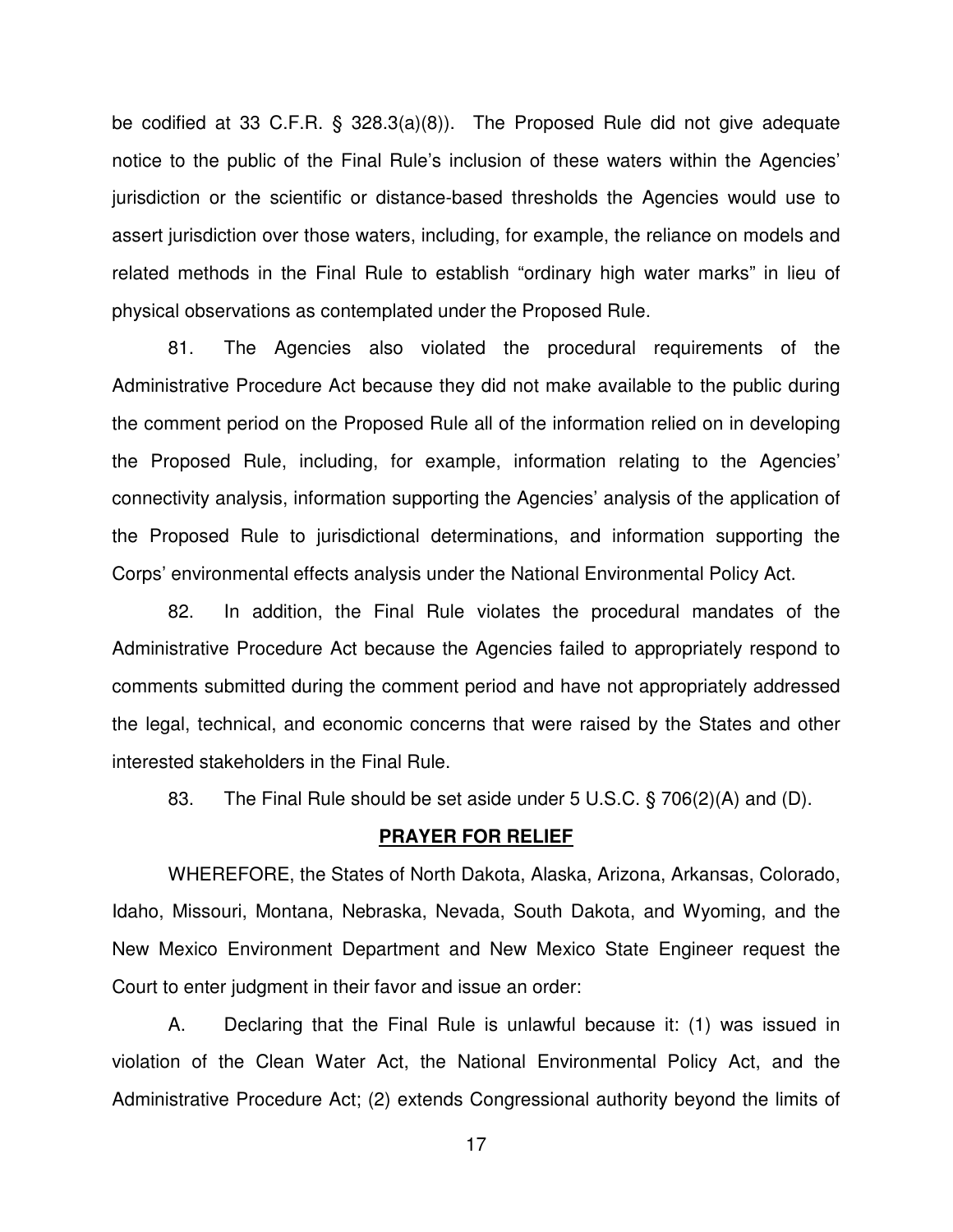the Commerce Clause; (3) and interferes with state sovereignty in violation of the Tenth Amendment;

B. Vacating and setting aside the Final Rule in its entirety;

C. Issuing injunctive relief prohibiting the Agencies from using, applying, implementing, enforcing, or otherwise proceeding on the basis of the Final Rule;

D. Remanding the matter to the Agencies with instruction to issue a rule that complies with the Constitution, the statutory limits of the Clean Water Act, and the procedural mandates of the National Environmental Policy Act and the Administrative Procedure Act;

E. Awarding the States costs and attorneys' fees; and

F. Granting the States such additional relief as may be necessary and appropriate or as the Court deems just and proper.

Dated this 29<sup>th</sup> day of June, 2015.

Respectfully submitted,

## **STATE OF NORTH DAKOTA WAYNE STENEHJEM ATTORNEY GENERAL**

/s/ Wayne Stenehjem Attorney General ND State Bar ID No. 03442 Jennifer L. Verleger Assistant Attorney General ND State Bar ID No. 06732 Margaret I. Olson Assistant Attorney General ND State Bar ID No.06352 Office of Attorney General 500 North 9th Street Bismarck, ND 58501-4509 Telephone: (701) 328-3640 Facsimile: (701) 328-4300 Email: wstenehjem@nd.gov jverleger@nd.gov maiolson@nd.gov

Attorneys for Plaintiff State of North Dakota.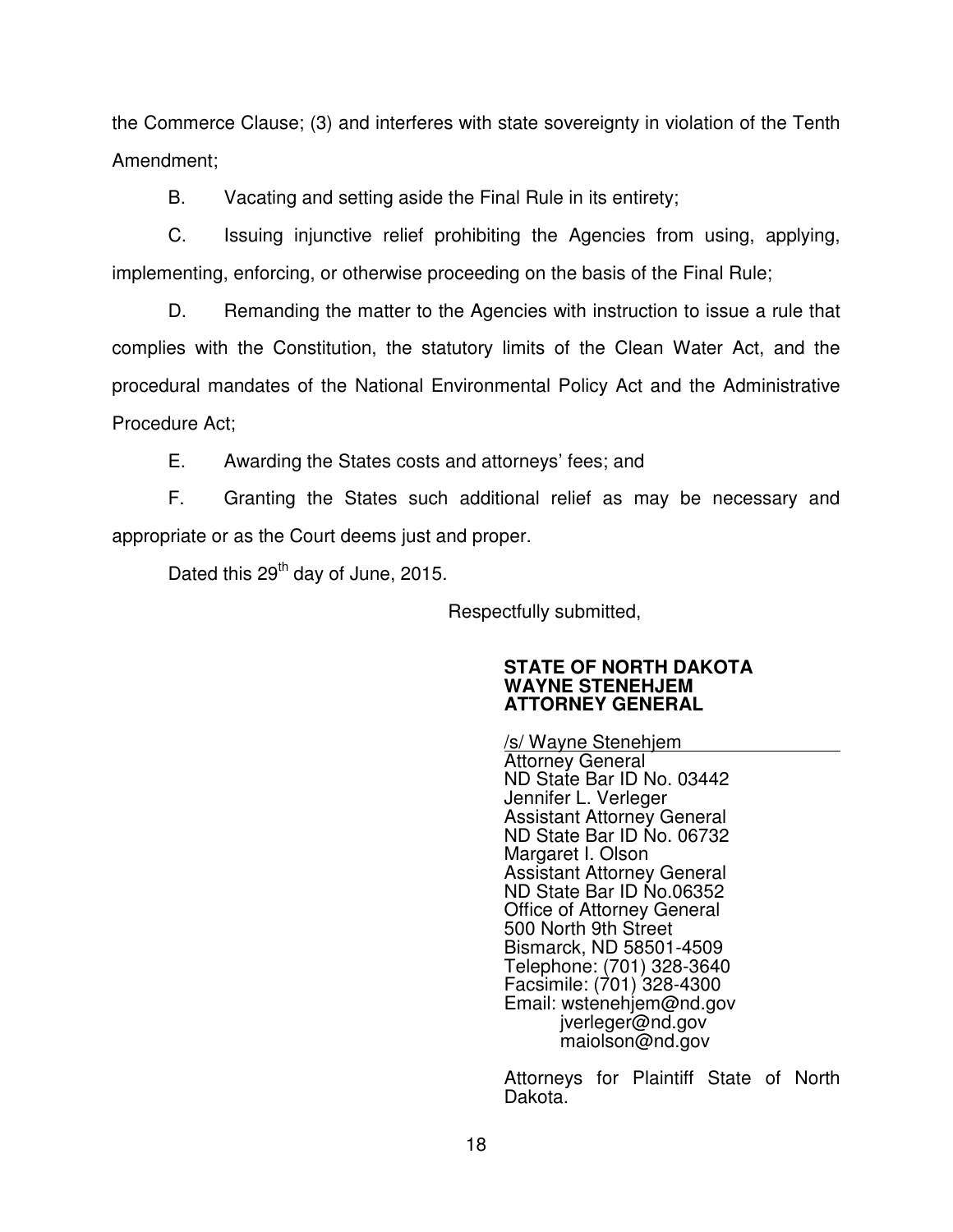### **STATE OF ALASKA CRAIG W. RICHARDS ATTORNEY GENERAL**

### /s/ Ruth Hamilton Heese

Ruth Hamilton Heese\* Senior Assistant Attorney General 123 Fourth Street P.O. Box 110300 Juneau, AK 99811-0300 Telephone: (907) 465-4117 Facsimile: (907) 465-2520 Email: ruth.hamilton.heese@alaska.gov

Attorneys for Plaintiff State of Alaska.

### **STATE OF ARIZONA MARK BRNOVICH ATTORNEY GENERAL**

/s/ John R. Lopez IV John R. Lopez IV\* Solicitor General Office of the Arizona Attorney General 1275 W. Washington St. Phoenix, AZ 85007 Telephone: (602) 542-8986 Facsimile: (602) 542-8308 Email: John.Lopez@azag.gov

Attorneys for Plaintiff State of Arizona.

### **STATE OF ARKANSAS LESLIE RUTLEDGE ATTORNEY GENERAL**

/s/ Jamie L. Ewing Jamie L. Ewing\* Assistant Attorney General 323 Center Street, Ste 200 Little Rock, AR 72201 Telephone: (501) 682-5310 Facsimile: (501) 682-3895 Email: jamie.ewing@arkansasag.gov

Attorneys for Plaintiff State of Arkansas.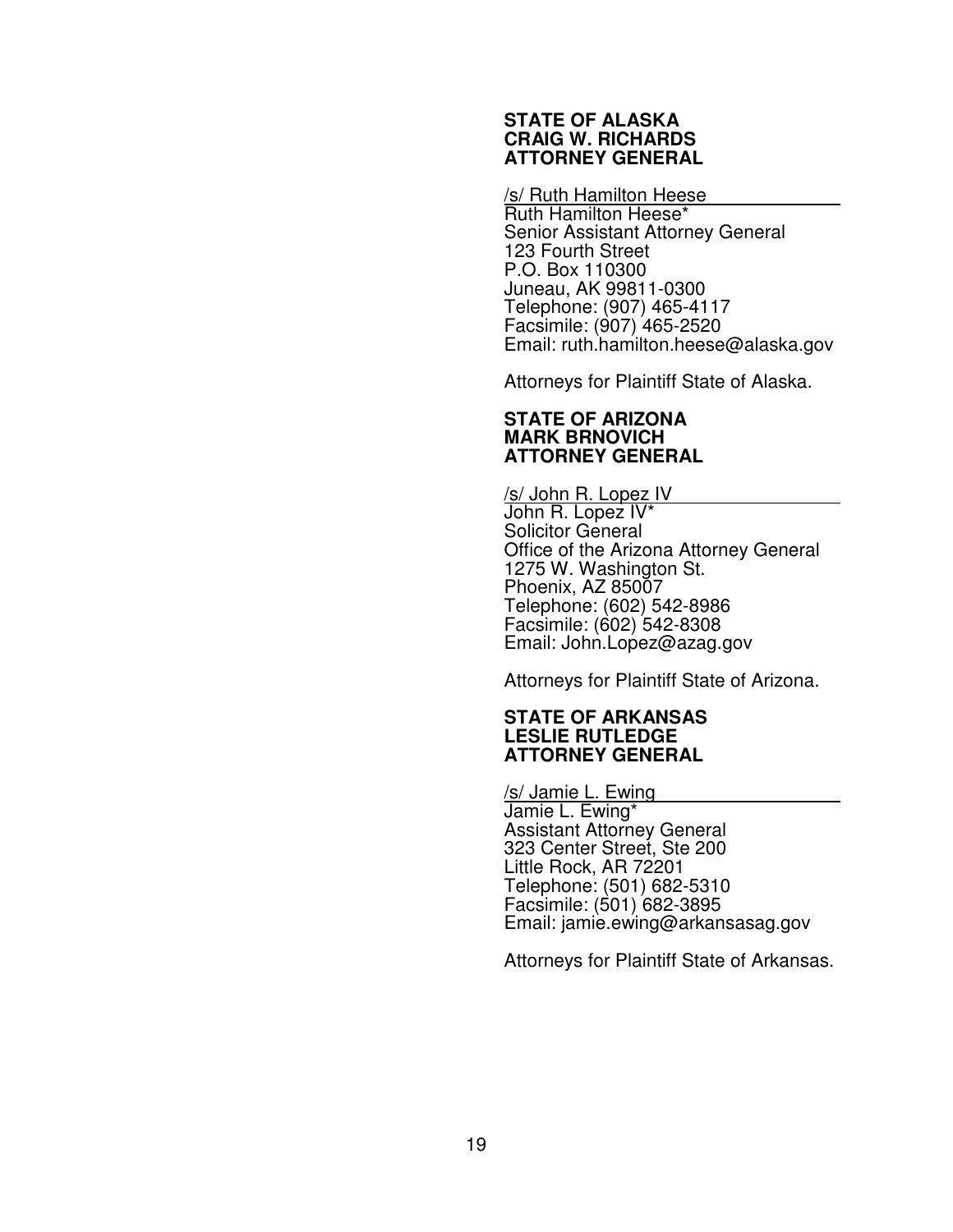### **STATE OF COLORADO CYNTHIA H. COFFMAN ATTORNEY GENERAL**

### /s/ Frederick R. Yarger

Frederick R. Yarger\* Solicitor General Colorado Attorney General's Office 1300 Broadway,  $10^{th}$  Floor Denver, Colorado 80203 Telephone: (720) 508-6168 Email: fred.yarger@state.co.us

Attorneys for Plaintiff State of Colorado.

### **STATE OF IDAHO LAWRENCE G. WASDEN ATTORNEY GENERAL**

/s/ Douglas M. Conde Douglas M. Conde\* Deputy Attorney General Office of the Attorney General Department of Environmental Quality 1410 N. Hilton, 2<sup>nd</sup> Floor Boise, ID 83706 Telephone: (208) 373-0494 Facsimile: (208) 373-0481 Email: douglas.conde@deq.idaho.gov

Attorneys for Plaintiff State of Idaho.

## **STATE OF MISSOURI CHRIS KOSTER ATTORNEY GENERAL**

/s/ J. Andrew Hirth J. Andrew Hirth\* Deputy General Counsel PO Box 899 Jefferson City, MO 65102 Telephone: (573) 751-0818 Facsimile: (573) 751-0774 Email: andy.hirth@ago.mo.gov

Attorneys for Plaintiff State of Missouri.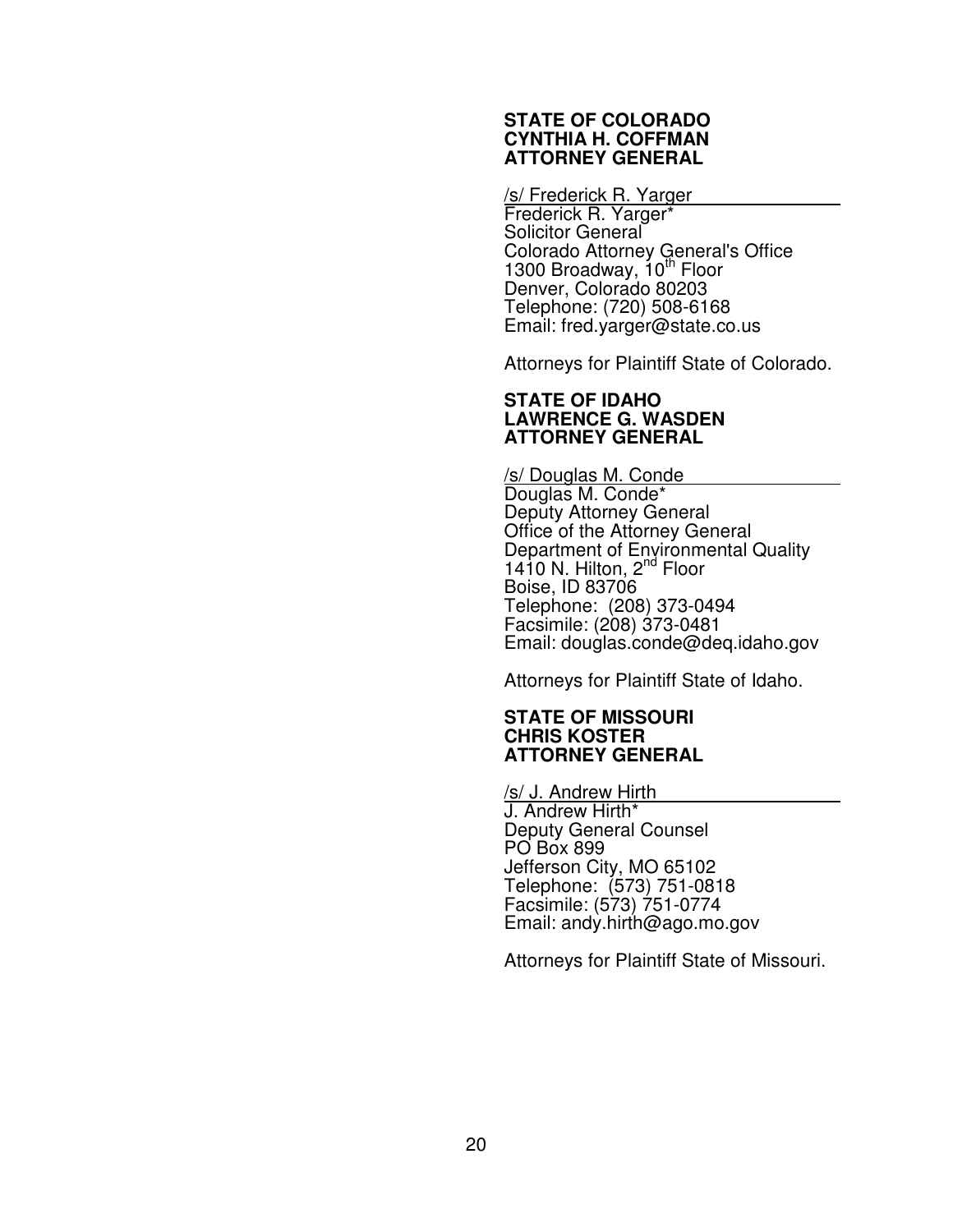#### **STATE OF MONTANA TIM FOX ATTORNEY GENERAL**

/s/ Alan Joscelyn

Alan Joscelyn\* Chief Deputy Attorney General 215 North Sanders PO Box 201401 Helena, MT 59620-1401 Telephone: (406) 444-3442 Facsimile: (406) 444-3549 Email: AlanJoscelyn@mt.gov

Attorneys for Plaintiff State of Montana.

### **STATE OF NEBRASKA DOUGLAS J. PETERSON ATTORNEY GENERAL**

/s/ Justin D. Lavene Justin D. Lavene Assistant Attorney General Dave Bydalek Deputy Attorney General 2115 State Capitol Building PO Box 98920 Lincoln, NE 68509-8920 Telephone: (402) 471-2682 Facsimile: (402) 471-3297 Email: justin.lavene@nebraska.gov

Attorneys for Plaintiff State of Nebraska.

## **STATE OF NEVADA ADAM PAUL LAXALT ATTORNEY GENERAL**

s/ Lawrence VanDyke

Lawrence VanDyke\* Solicitor General Office of the Attorney General 100 N. Carson Street Carson City, NV 89701 Telephone: (775) 684-1100 Email: LVanDyke@ag.nv.gov

Attorneys for Plaintiff State of Nevada.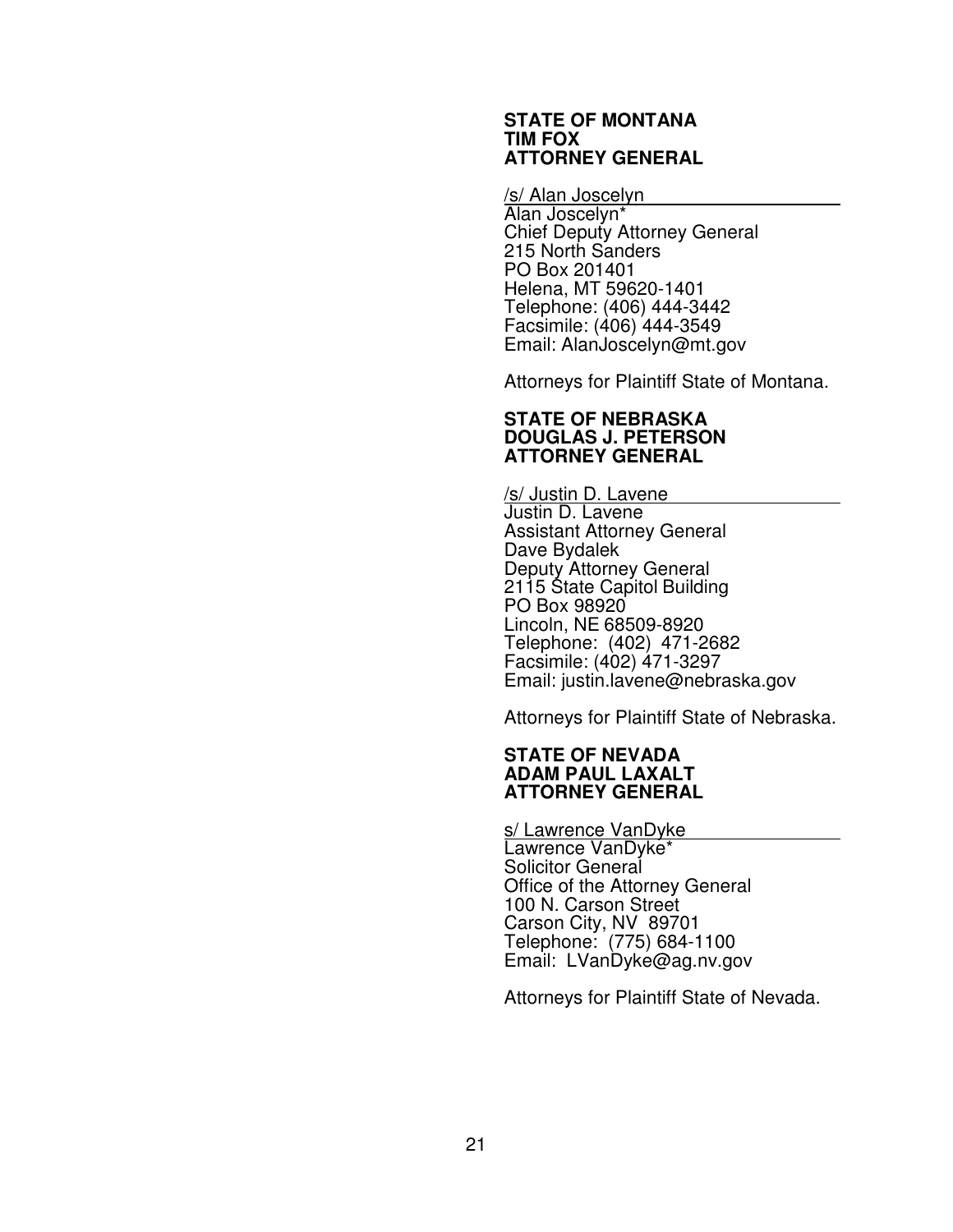#### **STATE OF SOUTH DAKOTA MARTY J. JACKLEY ATTORNEY GENERAL**

#### /s/ Charles D. McGuigan

Charles McGuigan Chief Deputy Attorney General Office of the Attorney General 1302 E. Highway 14, Suite 1 Pierre, SD 57501-8501 Telephone: (605) 773-3215 Facsimile: (605) 773-4106 Email: Charles.McGuigan@state.sd.us

Attorneys for Plaintiff State of South Dakota.

## **STATE OF WYOMING PETER K. MICHAEL ATTORNEY GENERAL**

/s/ Peter K. Michael

Peter K. Michael Attorney General James Kaste Deputy Attorney General David Ross Senior Assistant Attorney General Wyoming Attorney General's Office 123 State Capitol Cheyenne, WY 82002 Telephone: (307) 777-6946 Facsimile: (307) 777-3542 Email: peter.michael@wyo.gov james.kaste@wyo.gov dave.ross@wyo.gov

Attorneys for Plaintiff State of Wyoming.